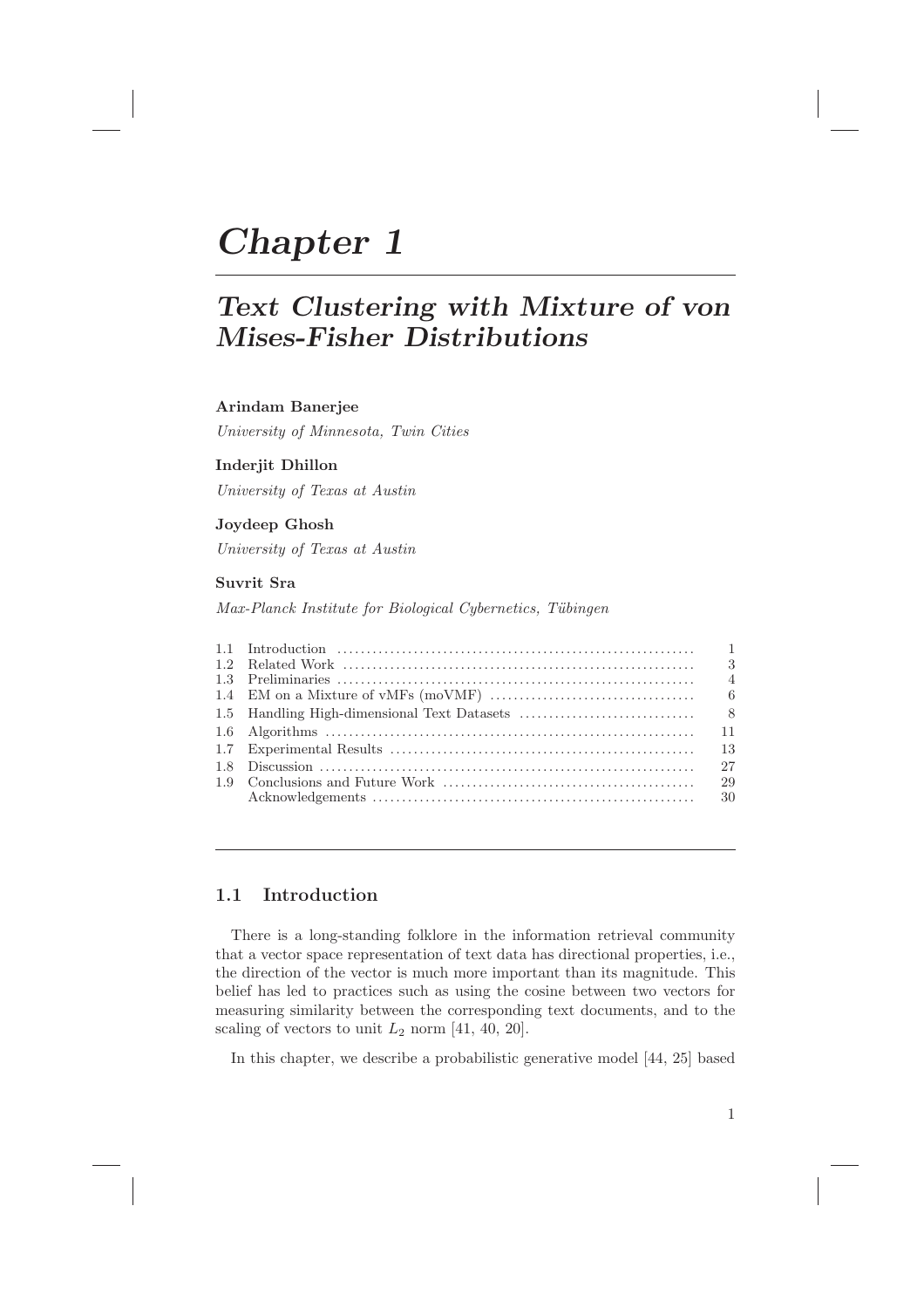on directional distributions  $[30]$  for modeling text data.<sup>1</sup> Specifically, we suggest that a set of text documents that form multiple topics can be well modeled by a mixture of von Mises-Fisher (vMF) distributions, with each component corresponding to a topic. Generative models often provide greater insights into the anatomy of the data as compared to discriminative approaches. Moreover, domain knowledge can be easily incorporated into generative models, for example, in this chapter the directional nature of the data is reflected in our choice of vMF distributions as the mixture components.

We derive two clustering algorithms based on Expectation Maximization (EM) for estimating the parameters of the mixture model from first principles. Our algorithms involve estimating a *concentration* parameter,  $\kappa$ , for each component of the mixture model. The ability to adapt  $\kappa$  on a percomponent basis leads to substantial performance improvements over existing generative approaches to modeling directional data. We show a connection between the proposed methods and a class of existing algorithms for clustering high-dimensional directional data. In particular, our generative model has the same relation to spherical kmeans (spkmeans) [20] as a model based on a mixture of identity covariance Gaussians has to classical kmeans that uses squared Euclidean distances [9]. We also present detailed experimental comparisons of the proposed algorithms with spkmeans and one of its variants. Our formulation uncovers the theoretical justification behind the use of the cosine similarity measure that has largely been ad-hoc, i.e., based on empirical or intuitive justification, so far.

While this chapter focuses on text analysis, we note that many other important domains such as bioinformatics and collaborative filtering involve directional data as well. Thus, the scope and applications of the approaches taken in this chapter are much broader and not limited to text alone.

The remainder of the chapter is organized as follows. In section 1.2, we discuss related work on mixture models, text clustering, and vMF distributions. We review the multivariate vMF distribution in Section 1.3. In Section 1.4 we introduce a generative model using a mixture of vMF distributions. We then derive the maximum likelihood parameter estimates of this model by employing an EM framework. Section 1.5 highlights our new method of approximating  $\kappa$  and also presents a mathematical analysis of hard assignments. Sections 1.4 and 1.5 form the basis for two clustering algorithms using soft and hard-assignments, respectively, and these algorithms are described in Section 1.6. Detailed experimental results and comparisons with other algorithms are offered in Section 1.7. A discussion on the behavior of our algorithms and a connection with simulated annealing follows in Section 1.8, and we conclude in Section 1.9.

**Notation.** Bold faced variables, e.g.,  $\mathbf{x}, \mu$  represent vectors; the norm  $\|\cdot\|$ denotes the  $L_2$  norm; sets are represented by script-style upper-case letters,

<sup>&</sup>lt;sup>1</sup>This chapter treats  $L_2$  normalized data and directional data as synonymous.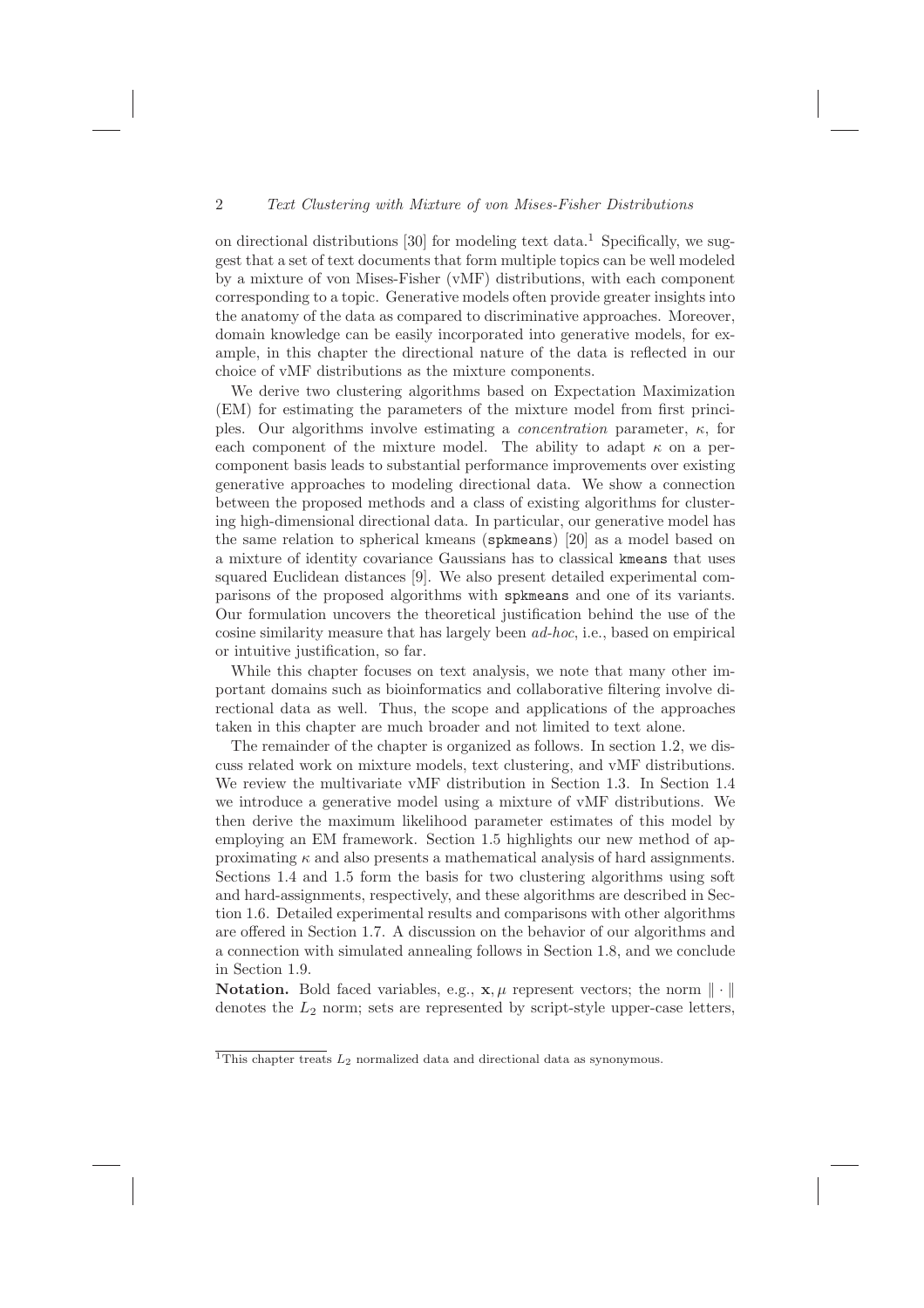e.g.,  $\mathcal{X}, \mathcal{Z}$ . The set of reals is denoted by  $\mathbb{R}$ , while  $\mathbb{S}^{d-1}$  denotes the  $(d -$ 1)-dimensional sphere embedded in  $\mathbb{R}^d$ . Probability density functions are denoted by lower case letters such as  $f, p, q$ , and the probability of a set of events is denoted by P.

## 1.2 Related Work

There has been an enormous amount of work on clustering a wide variety of datasets across multiple disciplines over the past fifty years [26]. The methods presented in this chapter are tailored for high-dimensional data with directional characteristics, rather than for arbitrary datasets. In the learning community, perhaps the most widely studied high-dimensional directional data stem from text documents represented by vector space models. Much of the work in this domain uses discriminative approaches [48, 54]. For example, hierarchical agglomerative methods based on cosine, Jaccard or Dice coefficients were dominant for text clustering till the mid-1990s [39]. Over the past few years several new approaches, ranging from spectral partitioning [27, 54], to the use of generative models from the exponential family, e.g., mixture of multinomials or Bernoulli distributions [35] etc., have emerged. A fairly extensive list of references on generative approaches to text clustering can be found in [55].

Of particular relevance to this work is the spkmeans algorithm [20], which adapts the kmeans algorithm to normalized data by using the cosine similarity for cluster allocation, and also by re-normalizing the cluster means to unit length. The spkmeans algorithm is superior to regular kmeans for highdimensional text data, and competitive or superior in both performance and speed to a wide range of other existing alternatives for text clustering [49]. It also provides better characterization of clusters in terms of their top representative or discriminative terms.

The vMF distribution is known in the literature on directional statistics [30], and the maximum likelihood estimates (MLE) of the parameters have been given for a single distribution. Recently Piater [37] obtained parameter estimates for a mixture for circular, i.e., 2-dimensional vMFs. In an Appendix to his thesis, Piater starts on an EM formulation for 2-D vMFs but cites the difficulty of parameter estimation (especially  $\kappa$ ) and eventually avoids doing EM in favor of another numerical gradient descent based scheme. Mooney et al. [33] use a mixture of two circular von Mises distributions to estimate the parameters using a quasi-Newton procedure. Wallace and Dowe [51] perform mixture modeling for circular von Mises distributions and have produced a software called Snob that implements their ideas. McLachlan and Peel [31] discuss mixture analysis of directional data and mention the possibility of us-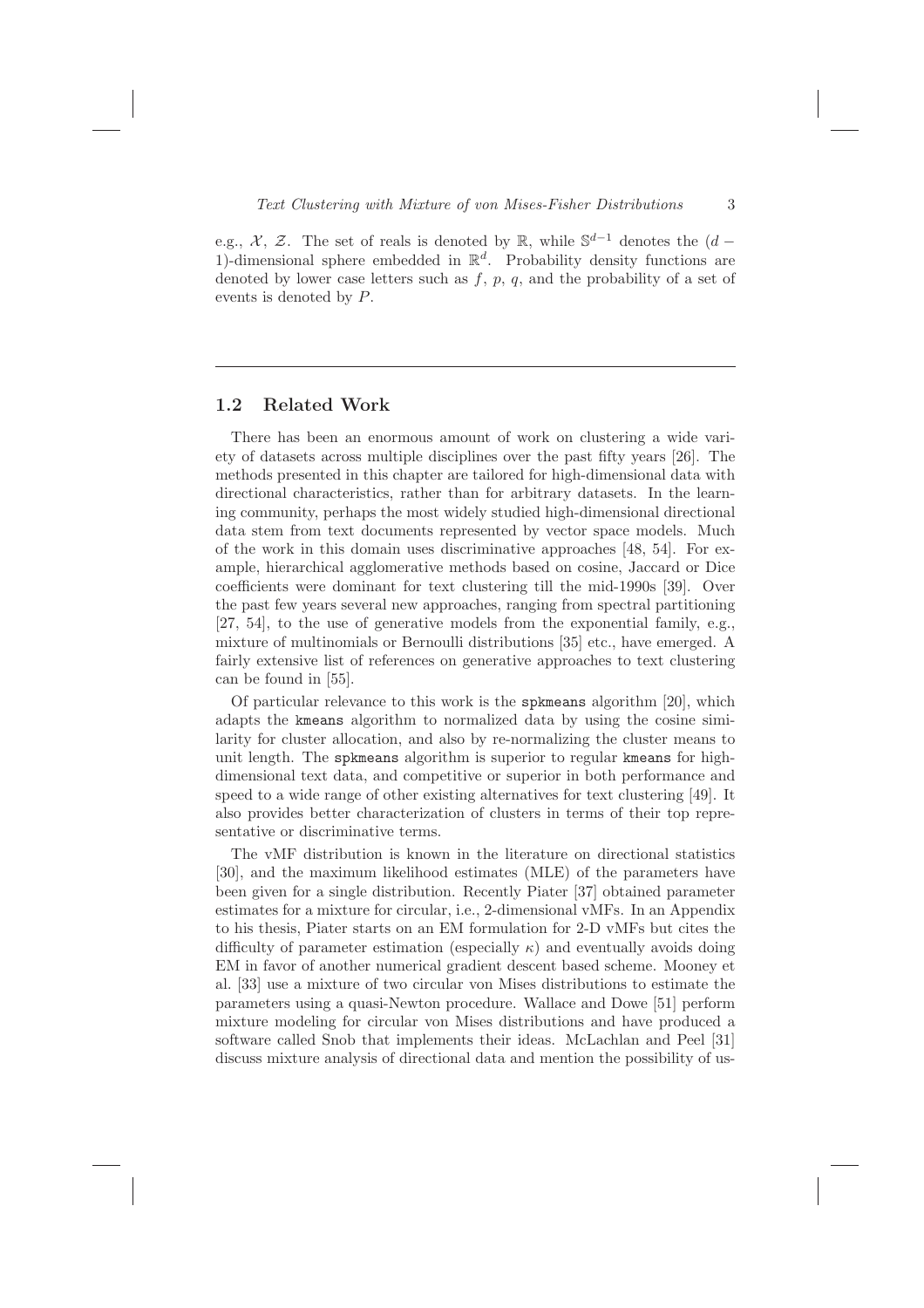ing Fisher distributions (3-dimensional vMFs), but instead use 3-dimensional Kent distributions [30]. They also mention work related to the clustering of directional data, but all the efforts included by them are restricted to 2-D or 3-D vMFs. Indeed, [31] also draws attention to the difficulty of parameter estimation even for 3-D vMFs.

The connection between a generative model involving vMF distributions with constant  $\kappa$  and the spkmeans algorithm was first observed by [6]. A variant that could adapt in an on-line fashion leading to balanced clustering solutions was developed by [7]. Balancing was encouraged by taking a frequency-sensitive competitive learning approach in which the concentration of a mixture component was made inversely proportional to the number of data points already allocated to it. Another online competitive learning scheme using vMF distributions for minimizing a KL-divergence based distortion was proposed by [43]. Note that the full EM solution was not obtained or employed in either of these works. Recently a detailed empirical study of several generative models for document clustering, including a simple movMF model that constrains the concentration  $\kappa$  to be the same for all mixture components during any iteration was presented by [56]. Even with this restriction, this model was superior to both hard and soft versions of multivariate Bernoulli and multinomial models. In recent years, the movMF model has been successfully applied to text mining and anomaly detection applications for the NASA Aviation Safety Reporting System (ASRS) [47, 46].

Recently, [10] discussed the modeling of high dimensional directional data using mixtures of Watson distributions, mainly to handle axial symmetries in the data. The authors of [10] followed the parameter estimation techniques developed in this chapter to obtain numerical estimates for the concentration parameter  $\kappa$  for Watson distributions. Additionally, alternate parameter estimates along with a connection of mixture of Watson based models to diametric clustering [19] were developed in [45]. For text data, mixtures of Watson distributions usually perform inferior to moVMF based models, though for gene expression data they could be potentially better.

## 1.3 Preliminaries

In this section, we review the von Mises-Fisher distribution and maximum likelihood estimation of its parameters from independent samples.

## 1.3.1 The von Mises-Fisher (vMF) Distribution

A d-dimensional unit random vector  $\mathbf{x}$  (i.e.,  $\mathbf{x} \in \mathbb{R}^d$  and  $\|\mathbf{x}\| = 1$ , or equivalently  $\mathbf{x} \in \mathbb{S}^{d-1}$ ) is said to have d-variate von Mises-Fisher (vMF) distribution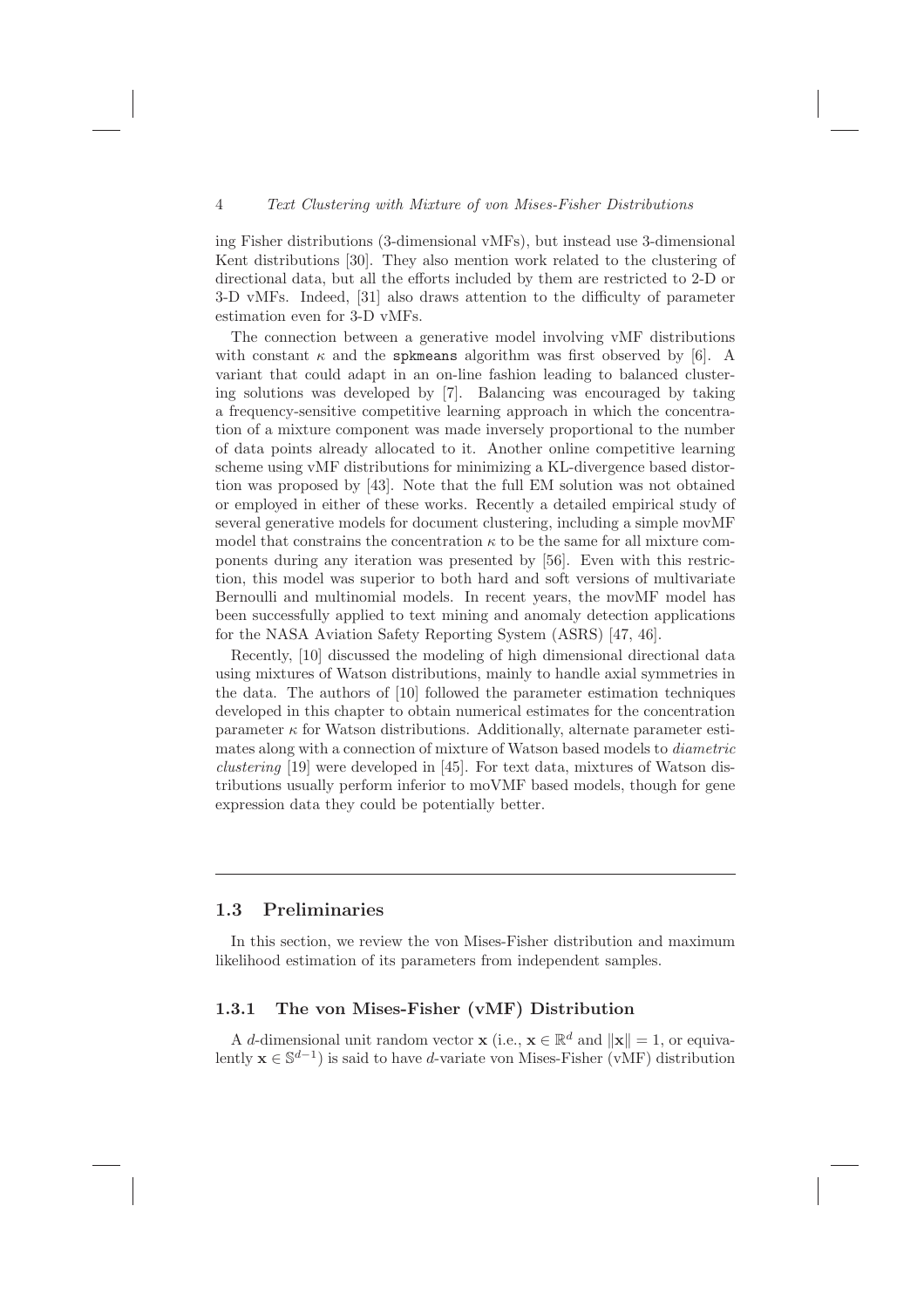if its probability density function is given by

$$
f(\mathbf{x}|\mu,\kappa) = c_d(\kappa)e^{\kappa\mu^T \mathbf{x}}, \qquad (1.1)
$$

where  $\|\mu\| = 1, \kappa \geq 0$  and  $d \geq 2$ . The normalizing constant  $c_d(\kappa)$  is given by

$$
c_d(\kappa) = \frac{\kappa^{d/2 - 1}}{(2\pi)^{d/2} I_{d/2 - 1}(\kappa)},
$$
\n(1.2)

where  $I_p(\cdot)$  represents the modified Bessel function of the first kind and order  $p$ , and is defined as [1]

$$
I_p(\kappa) = \sum_{k \ge 0} \frac{1}{\Gamma(p+k+1)k!} \left(\frac{\kappa}{2}\right)^{2k+p},
$$

where  $\Gamma(\cdot)$  is the well-known Gamma function.

The density  $f(\mathbf{x}|\mu, \kappa)$  is parameterized by the mean direction  $\mu$ , and the concentration parameter  $\kappa$ , so-called because it characterizes how strongly the unit vectors drawn according to  $f(\mathbf{x}|\mu,\kappa)$  are concentrated about the mean direction  $\mu$ . Larger values of  $\kappa$  imply stronger concentration about the mean direction. In particular when  $\kappa = 0$ ,  $f(\mathbf{x}|\mu, \kappa)$  reduces to the uniform density on  $\mathbb{S}^{d-1}$ , and as  $\kappa \to \infty$ ,  $f(\mathbf{x}|\mu, \kappa)$  tends to a point density. The interested reader is referred to [30], [24] or [21] for details on vMF distributions.

The vMF distribution is one of the simplest parametric distributions for directional data, and has properties analogous to those of the multivariate Gaussian distribution for data in  $\mathbb{R}^d$ . For example, the maximum entropy density on  $\mathbb{S}^{d-1}$  subject to the constraint that  $E[\mathbf{x}]$  is fixed is a vMF density (see [38, pp. 172–174] and [29] for details).

#### 1.3.2 Maximum Likelihood Estimates

In this section we look briefly at maximum likelihood estimates for the parameters of a single vMF distribution. The detailed derivations can be found in [5]. Let  $\mathcal X$  be a finite set of sample unit vectors drawn independently following  $f(\mathbf{x}|\mu, \kappa)$  (1.1), i.e.,

$$
\mathcal{X} = \{ \mathbf{x}_i \in \mathbb{S}^{d-1} \mid \mathbf{x}_i \text{ drawn following } f(\mathbf{x} | \mu, \kappa) \text{ for } 1 \le i \le n \}.
$$

Given  $\mathcal X$  we want to find maximum likelihood estimates for the parameters  $\mu$ and  $\kappa$  of the distribution  $f(\mathbf{x}|\mu, \kappa)$ . Assuming the  $\mathbf{x}_i$  to be independent and identically distributed, we can write the log-likelihood of  $\mathcal X$  as

$$
\ln P(\mathcal{X}|\mu,\kappa) = n \ln c_d(\kappa) + \kappa \mu^T \mathbf{r},\tag{1.3}
$$

where  $\mathbf{r} = \sum_i \mathbf{x}_i$ . To obtain the maximum likelihood estimates of  $\mu$  and  $\kappa$ , we have to maximize (1.3) subject to the constraints  $\mu^T \mu = 1$  and  $\kappa \geq 0$ . A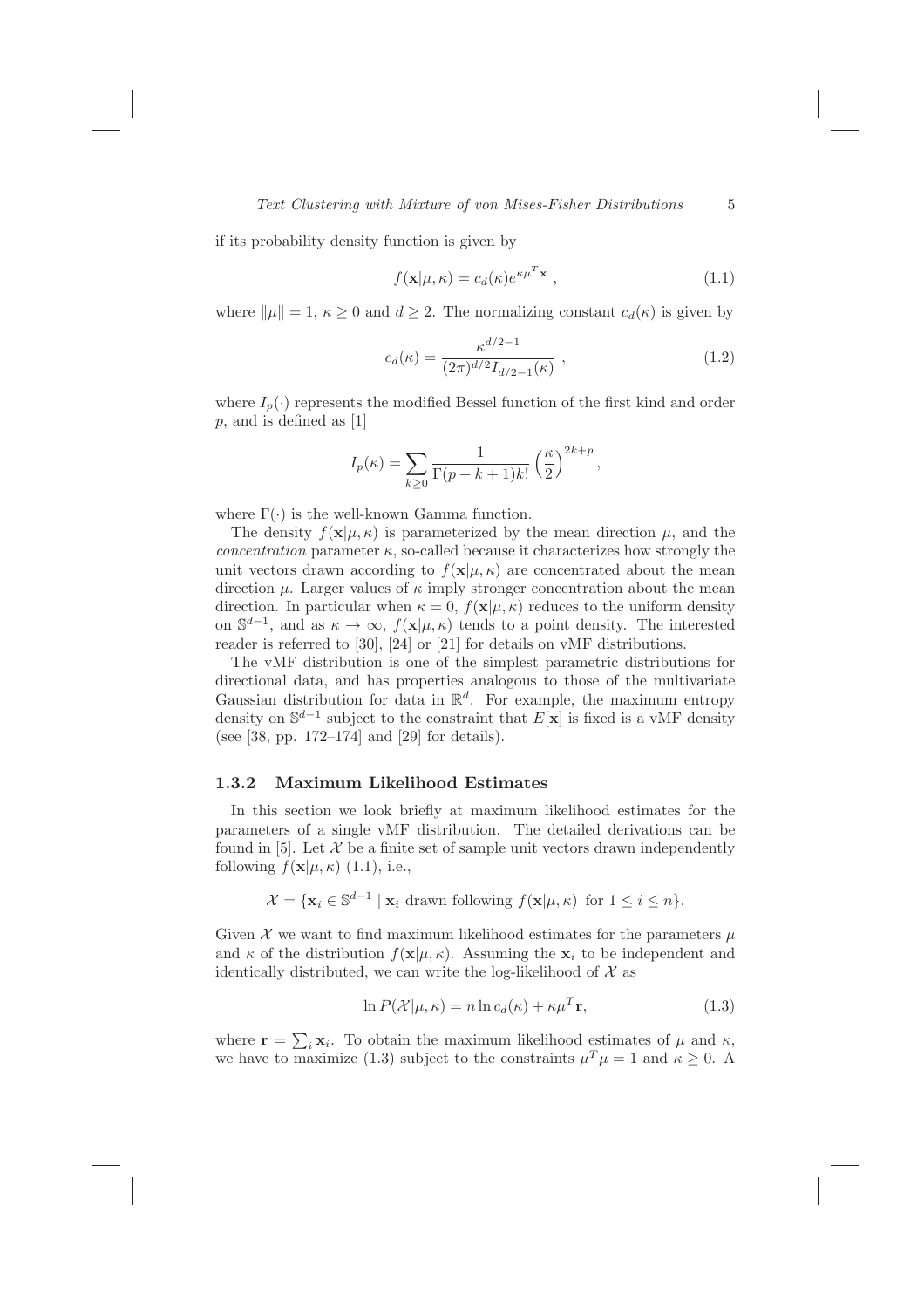simple calculation [5] shows that the MLE solutions  $\hat{\mu}$  and  $\hat{\kappa}$  may be obtained from the following equations:

$$
\hat{\mu} = \frac{\mathbf{r}}{\|\mathbf{r}\|} = \frac{\sum_{i=1}^{n} \mathbf{x}_i}{\|\sum_{i=1}^{n} \mathbf{x}_i\|},\tag{1.4}
$$

$$
\text{and} \qquad \frac{I_{d/2}(\hat{\kappa})}{I_{d/2-1}(\hat{\kappa})} = \frac{\|\mathbf{r}\|}{n} = \bar{r}.\tag{1.5}
$$

Since computing  $\hat{\kappa}$  involves an implicit equation (1.5) that is a ratio of Bessel functions, it is not possible to obtain an analytic solution, and we have to resort to numerical or asymptotic methods to obtain an approximation (see Section 1.5).

## 1.4 EM on a Mixture of vMFs (moVMF)

 $\mathbf{a}$ 

We now consider a mixture of  $k$  vMF (moVMF) distributions that serves as a generative model for directional data, and obtain the update equations for estimating the mixture-density parameters from a given dataset using the Expectation Maximization (EM) framework. Let  $f_h(\mathbf{x}|\theta_h)$  denote a vMF distribution with parameters  $\theta_h = (\mu_h, \kappa_h)$  for  $1 \leq h \leq k$ . Then a mixture of these  $k$  vMF distributions has a density given by

$$
f(\mathbf{x}|\Theta) = \sum_{h=1}^{k} \alpha_h f_h(\mathbf{x}|\theta_h),
$$
\n(1.6)

where  $\Theta = {\alpha_1, \dots, \alpha_k, \theta_1, \dots, \theta_k}$  and the  $\alpha_h$  are non-negative and sum to one. To sample a point from this mixture density we choose the  $h$ -th vMF randomly with probability  $\alpha_h$ , and then sample a point (on  $\mathbb{S}^{d-1}$ ) following  $f_h(\mathbf{x}|\theta_h)$ . Let  $\mathcal{X} = {\mathbf{x}_1, \cdots, \mathbf{x}_n}$  be a dataset of n independently sampled points that follow (1.6). Let  $\mathcal{Z} = {\mathbf{z}_1, \dots, \mathbf{z}_n}$  be the corresponding set of hidden random variables that indicate the particular vMF distribution from which the points are sampled. In particular,  $z_i = h$  if  $x_i$  is sampled from  $f_h(\mathbf{x}|\theta_h)$ . Assuming that the values in the set  $\mathcal Z$  are known, the log-likelihood of the observed data is given by

$$
\ln P(\mathcal{X}, \mathcal{Z}|\Theta) = \sum_{i=1}^{n} \ln \left( \alpha_{\mathbf{z}_i} f_{\mathbf{z}_i}(\mathbf{x}_i | \theta_{\mathbf{z}_i}) \right).
$$
 (1.7)

Obtaining maximum likelihood estimates for the parameters would have been easy were the  $z_i$  truly known. Unfortunately that is not the case, and  $(1.7)$ is really a random variable dependent on the distribution of  $\mathcal{Z}$ —this random variable is usually called the *complete data log-likelihood*. For a given  $(\mathcal{X}, \Theta)$ , it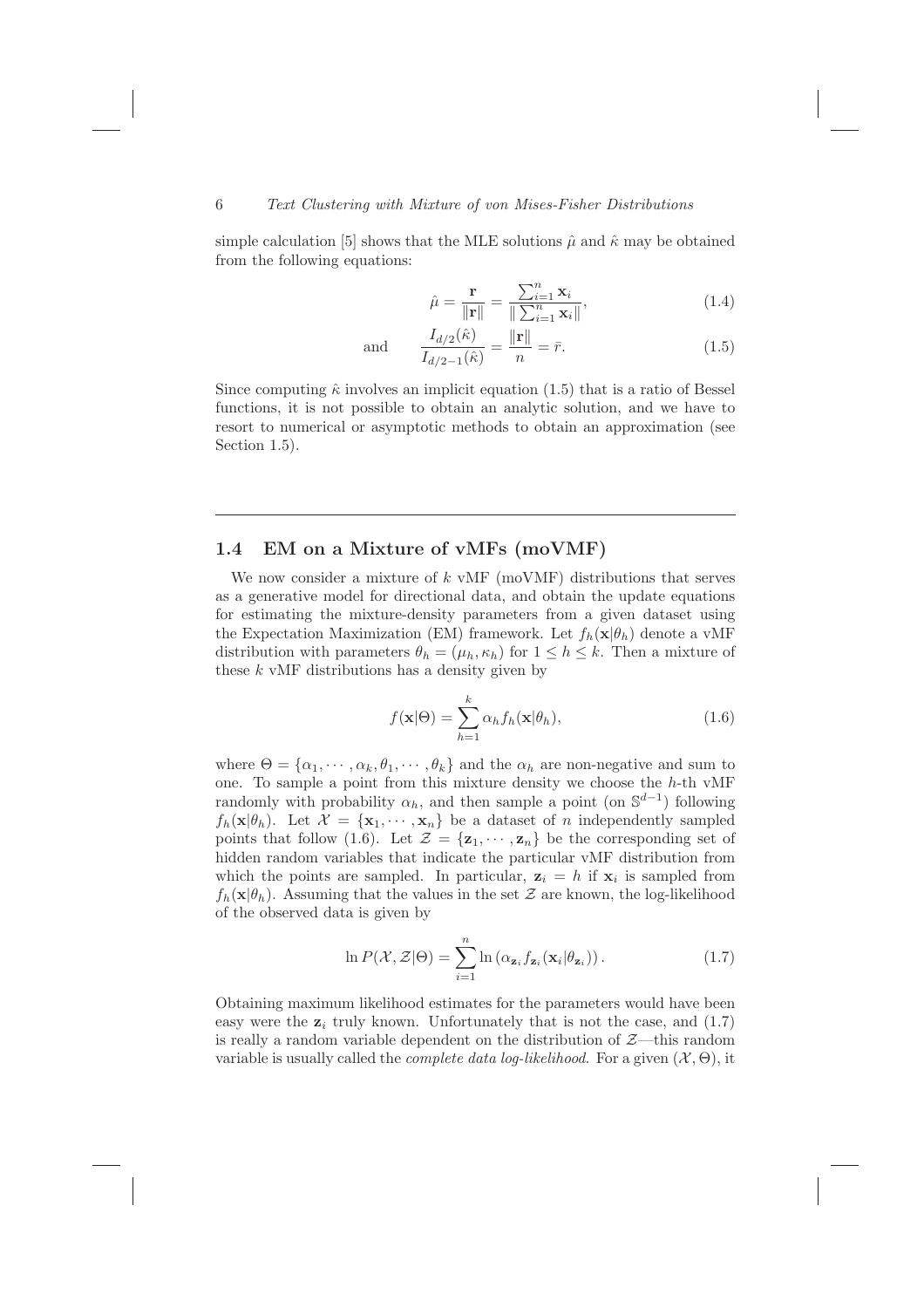is possible to estimate the most likely conditional distribution of  $\mathcal{Z}|\(\mathcal{X},\Theta)$ , and this estimation forms the E-step in an EM framework. Using an EM approach for maximizing the expectation of (1.7) with the constraints  $\mu_h^T \mu_h = 1$  and  $\kappa_h \geq 0$ , we obtain

$$
\alpha_h = \frac{1}{n} \sum_{i=1}^n p(h|\mathbf{x}_i, \Theta), \qquad (1.8)
$$

$$
\mathbf{r}_h = \sum_{i=1}^n \mathbf{x}_i p(h|\mathbf{x}_i, \Theta), \tag{1.9}
$$

$$
\hat{\mu}_h = \frac{\mathbf{r}_h}{\|\mathbf{r}_h\|},\tag{1.10}
$$

$$
\frac{I_{d/2}(\hat{\kappa}_h)}{I_{d/2-1}(\hat{\kappa}_h)} = \frac{\|\mathbf{r}_h\|}{\sum_{i=1}^n p(h|\mathbf{x}_i, \Theta)}.
$$
\n(1.11)

Observe that  $(1.10)$  and  $(1.11)$  are intuitive generalizations of  $(1.4)$  and  $(1.5)$ respectively, and they correspond to an M-step in an EM framework. Given these parameter updates, we now look at schemes for updating the distributions of  $\mathcal{Z}(\mathcal{X}, \Theta)$  (i.e., an E-step) to maximize the likelihood of the data given the parameters estimates above.

From the standard EM framework, the distribution of the hidden variables [34, 11] is given by

$$
p(h|\mathbf{x}_i, \Theta) = \frac{\alpha_h f_h(\mathbf{x}_i|\Theta)}{\sum_{l=1}^k \alpha_l f_l(\mathbf{x}_i|\Theta)}.
$$
\n(1.12)

It can be shown [15] that the *incomplete data log-likelihood*,  $\ln p(\mathcal{X}|\Theta)$ , is non-decreasing at each iteration of the parameter and distribution updates. Iteration over these two updates provides the foundation for our soft-moVMF algorithm given in Section 1.6.

Our second update scheme is based on the widely used hard-assignment heuristic for unsupervised learning. In this case, the distribution of the hidden variables is given by

$$
q(h|\mathbf{x}_i, \Theta) = \begin{cases} 1, & \text{if } h = \underset{h'}{\text{argmax}} \ p(h'|\mathbf{x}_i, \Theta), \\ 0, & \text{otherwise.} \end{cases}
$$
(1.13)

It can be shown [5] that the above hard-assignment rule actually maximizes a non-trivial lower bound on the incomplete data log-likelihood. Iteration over the M-step and the hard-assignment rule leads to the hard-moVMF algorithm given in Section 1.6.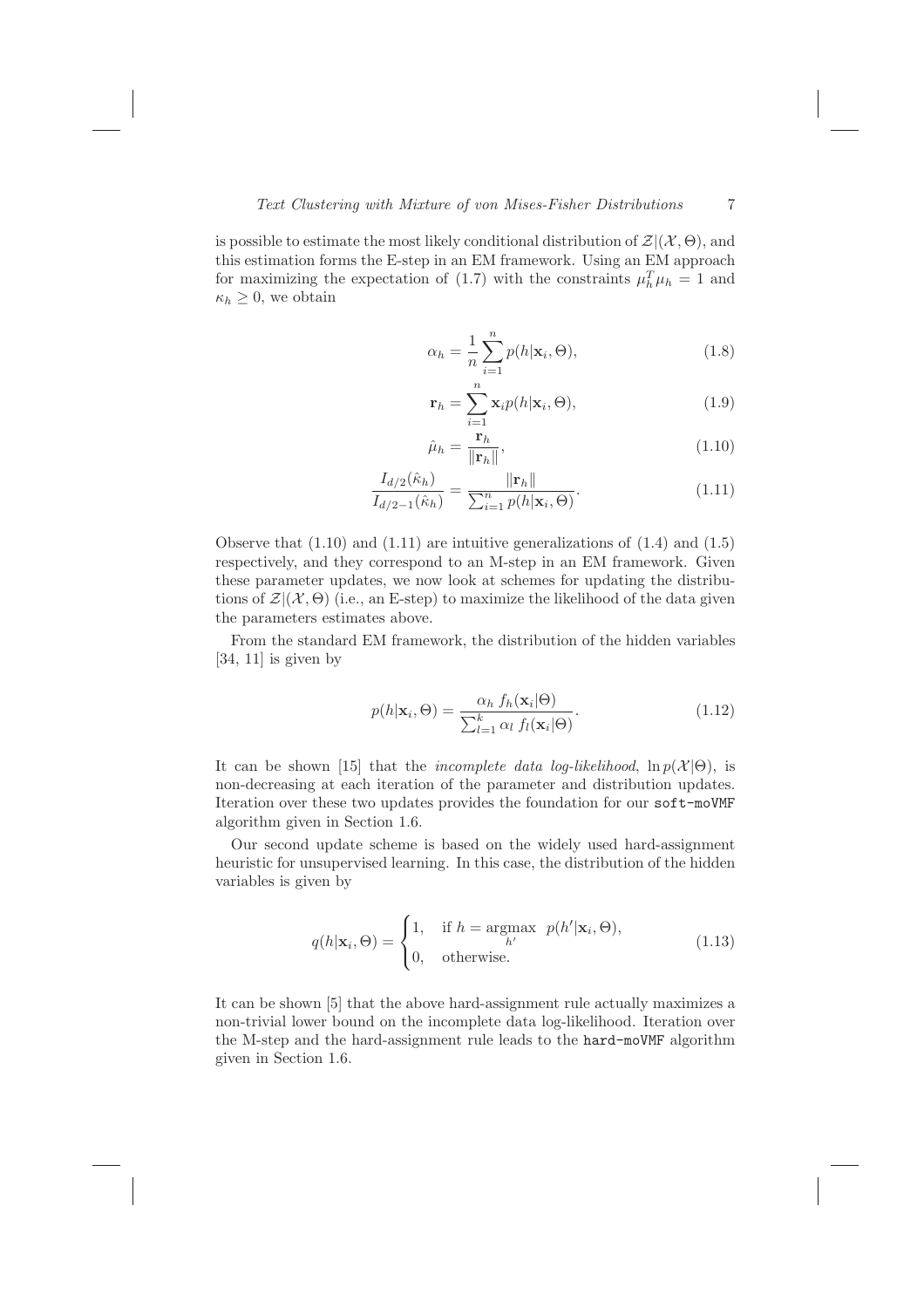## 1.5 Handling High-dimensional Text Datasets

Although the mixture model outlined in Section 1.4 appears to be straightforward, there is one critical issue that needs to be addressed before one can apply the model to real life text datasets: How to efficiently and accurately compute  $\kappa_h$ ,  $h = 1, \ldots, k$  from (1.11) for high-dimensional data? The problem of estimating  $\kappa_h$  is analyzed in Section 1.5.1 and experimentally studied in Section 1.5.2.

## 1.5.1 Approximating  $\kappa$

Recall that due to the lack of an analytical solution, it is not possible to directly estimate the  $\kappa$  values (see (1.5) and (1.11)). One may employ a nonlinear root-finder for estimating  $\kappa$ , but for high dimensional data, problems of overflows and numerical instabilities plague such root-finders. Therefore, an asymptotic approximation of  $\kappa$  is the best choice for estimating  $\kappa$ . Such approaches also have the benefit of taking constant computation time as opposed to any iterative method.

Mardia and Jupp [30] provide approximations for estimating  $\kappa$  for a single component (1.5) for two limiting cases (Approximations (10.3.7) and (10.3.10) of [30, pp. 198]):

$$
\hat{\kappa} \approx \frac{d-1}{2(1-\bar{r})}
$$
 valid for large  $\bar{r}$ , (1.14)  

$$
\hat{\kappa} \approx d\bar{r} \left(1 + \frac{d}{d+2}\bar{r}^2 + \frac{d^2(d+8)}{(d+2)^2(d+4)}\bar{r}^4\right)
$$
 valid for small  $\bar{r}$ , (1.15)

where  $\bar{r}$  is given by (1.5).

These approximations assume that  $\kappa \gg d$ , which is typically not valid for high dimensional data (see the discussion in Section 1.8 for an intuition). Furthermore, the  $\bar{r}$  values corresponding to the text datasets considered in this chapter are in the mid-range rather than in the two extreme ranges of  $\bar{r}$ that are catered to by the above approximations. We obtain a more accurate approximation for  $\kappa$  as described below. With  $A_d(\kappa) = \frac{I_{d/2}(\kappa)}{I_{d/2-1}(\kappa)}$ , observe that  $A_d(\kappa)$  is a ratio of Bessel functions that differ in their order by just one. Fortunately there exists a continued fraction representation of  $A_d(\kappa)$  [52] given by

$$
A_d(\kappa) = \frac{I_{d/2}(\kappa)}{I_{d/2-1}(\kappa)} = \frac{1}{\frac{d}{\kappa} + \frac{1}{\frac{d+2}{\kappa} + \cdots}}.
$$
 (1.16)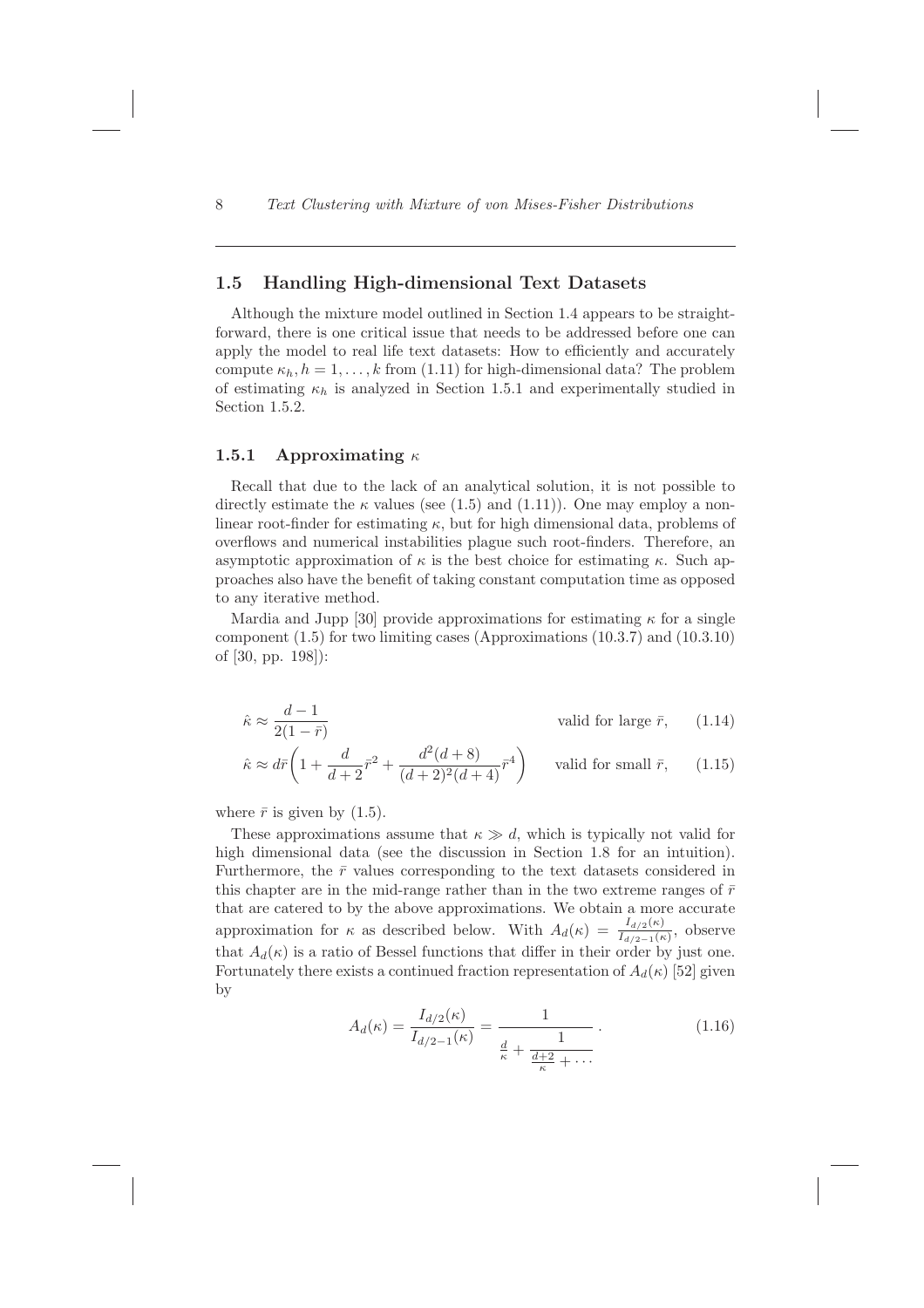Letting  $A_d(\kappa) = \bar{r}$ , we can write (1.16) approximately as

$$
\frac{1}{\bar{r}} \approx \frac{d}{\kappa} + \bar{r} ,
$$

which yields

$$
\kappa \approx \frac{d\bar{r}}{1-\bar{r}^2}
$$

.

We empirically found (see Section 1.5.2 below) that the quality of the above approximation can be improved by adding a correction term of  $-\bar{r}^3/(1-\bar{r}^2)$ to it. Thus, we finally get

$$
\hat{\kappa} = \frac{\bar{r}d - \bar{r}^3}{1 - \bar{r}^2} \ . \tag{1.17}
$$

Recently Tanabe et al. [50] used some inequalities regarding the Bessel function ratio  $A_d(\kappa)$  [3] to bound the solution to  $A_d(\kappa) = \bar{r}$  as

$$
\frac{\bar{r}(d-2)}{1-\bar{r}^2} \leq \hat{\kappa} \leq \frac{\bar{r}d}{1-\bar{r}^2}.
$$

Our solution (1.17) lies within these bounds, thus leading to a better theoretical justification in retrospect.

The approximation in (1.17) could perhaps be made even more accurate by adding other correction terms that are functions of  $\bar{r}$  and d. However, we remark that if one wants a more accurate approximation, it is easier to use (1.17) as a starting point and then perform Newton-Raphson iterations for solving  $A_d(\hat{\kappa}) - \bar{r} = 0$ , since it is easy to evaluate  $A'_d(\kappa) = 1 - A_d(\kappa)^2$  $\frac{d-1}{\kappa}A_d(\kappa)$ . However, for high-dimensional data, accurately computing  $A_d(\kappa)$ can be quite slow compared to efficiently approximating  $\hat{\kappa}$  using (1.17), and a very high accuracy for  $\kappa$  is not that critical. For other approximations of  $\kappa$ and some related issues, the reader is referred to [21, 5].

We now show some numerical results to assess the quality of our approximation in comparison to (1.14) and (1.15). First note that a particular value of  $\bar{r}$ may correspond to many different combinations of  $\kappa$  and d values. Then, one needs to evaluate the accuracy of the approximations over the parts of the  $d-\kappa$ plane that are expected to be encountered in the target application domains. Section 1.5.2 below provides such an assessment by comparing performances over different slices of the  $d-\kappa$  plane and over a range of  $\bar{r}$  values. Below we simply compare the accuracies at a set of points on this plane via Table 1.1 which shows the actual numerical values of  $\kappa$  that the three approximations  $(1.14)$ ,  $(1.15)$ , and  $(1.17)$  yielded at these points. The  $\bar{r}$  values shown in the table were computed using (1.5).

## 1.5.2 Experimental study of the approximation

In this section we provide a brief experimental study to assess the quality of our approximation of the concentration parameter  $\kappa$ . Recall that our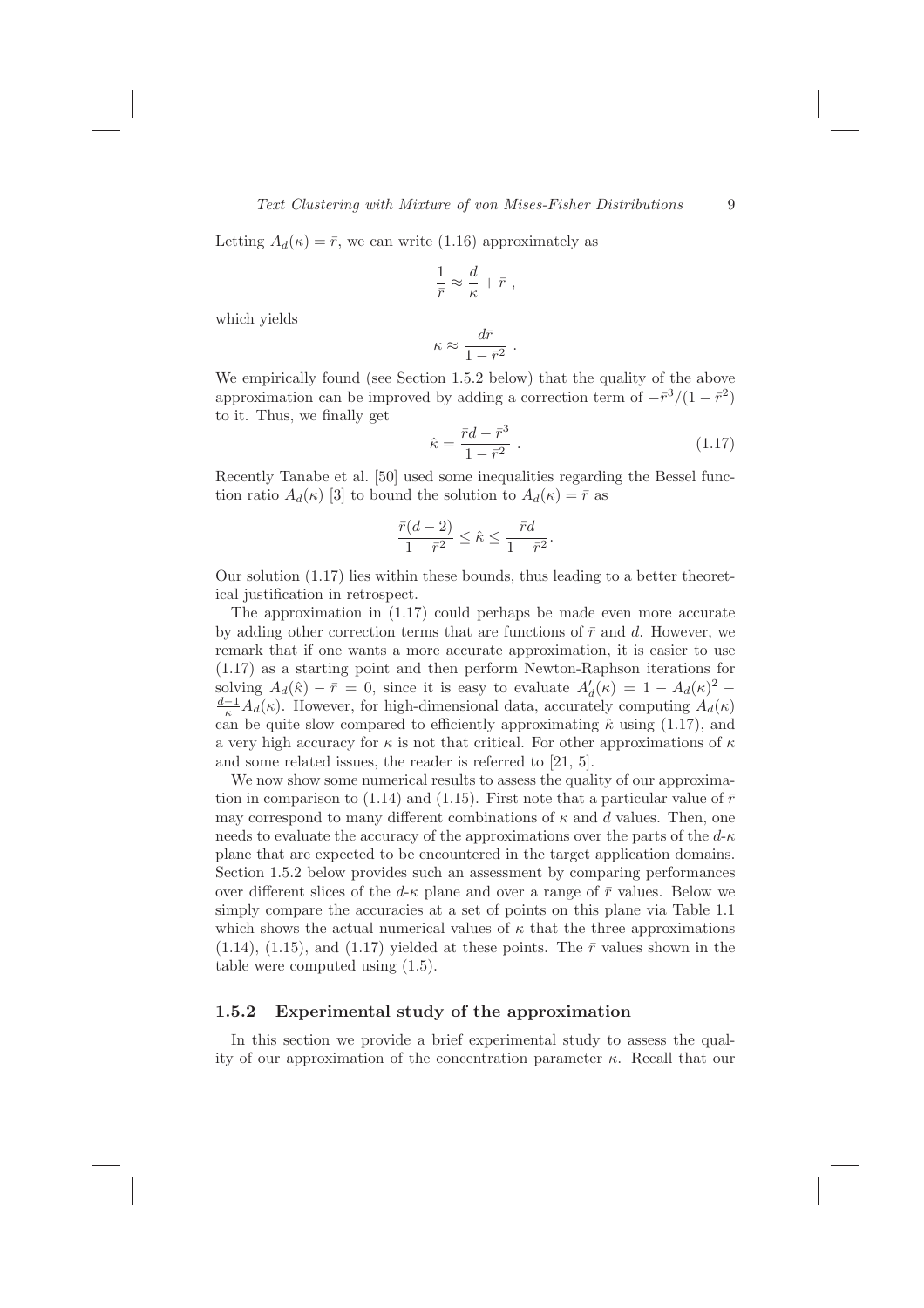10 Text Clustering with Mixture of von Mises-Fisher Distributions

| $(d, \bar{r}, \kappa)$ | $\hat{\kappa}$ in $(1.14)$ | $\hat{\kappa}$ in $(1.15)$ | $\hat{\kappa}$ in $(1.17)$ |
|------------------------|----------------------------|----------------------------|----------------------------|
| (10, 0.633668, 10)     | 12.3                       | 9.4                        | 10.2                       |
| (100, 0.46945, 60)     | 93.3                       | 59.4                       | 60.1                       |
| (500, 0.46859, 300)    | 469.5                      | 296.8                      | 300.1                      |
| (1000, 0.554386, 800)  | 1120.9                     | 776.8                      | 800.1                      |

Table 1.1: Approximations  $\hat{\kappa}$  for a sampling of  $\kappa$  and d values.

approximation (1.17) attempts to solve the implicit non-linear equation

$$
\frac{I_{d/2}(\kappa)}{I_{d/2-1}(\kappa)} = \bar{r}.\tag{1.18}
$$

We note that for large values of  $\bar{r}$  ( $\bar{r}$  close to 1), approximation (1.14) is reasonable; for small values of  $\bar{r}$  (usually for  $\bar{r}$  < 0.2) estimate (1.15) is quite good; whereas (1.17) yields good approximations for most values of  $\bar{r}$ .

Since a particular value of  $\bar{r}$  may correspond to many different combinations of  $\kappa$  and d values, to assess the quality of various approximations, we need to evaluate their performance across the  $(\kappa, d)$  plane. However, such an assessment is difficult to illustrate through 2-dimensional plots. To supplement Table 1.1, which showed how the three approximations behave on a sampling of points from the  $(\kappa, d)$  plane, in this section we present experimental results on some slices of this plane, where we either keep d fixed and vary  $\kappa$ , or we keep  $\kappa$  fixed and vary d. For all our evaluations, the  $\bar{r}$  values were computed using (1.18).

We begin by holding d fixed at 1000, and allow  $\kappa$  to vary from 10 to 5010. Figure 1.1 shows the values of computed  $\hat{\kappa}$  (estimation of  $\kappa$ ) using the three approximations. From this figure one can see that (1.14) overestimates the true  $\kappa$ , while (1.15) underestimates it. However, our approximation (1.17) is very close to the true  $\kappa$  values.

Next we illustrate the quality of approximation when  $\kappa$  is held fixed and d is allowed to vary. Figure 1.2 illustrates how the various approximations behave as the dimensionality d is varied from  $d = 4$  till  $d = 1454$ . The concentration parameter  $\kappa$  was set at 500 for this experiment. We see that (1.15) catches up with the true value of  $\kappa$  after approximately  $d \geq 2\kappa$  (because the associated  $\bar{r}$  values become small), whereas (1.17) remains accurate throughout.

Since all the approximations depend on  $\bar{r}$  (which implicitly depends on  $\kappa$ ) and d), it is illustrative to also plot the approximation errors as  $\bar{r}$  is allowed to vary. Figure 1.3 shows how the three approximations perform as  $\bar{r}$  ranges from 0.05 to 0.95. Let  $f(d, \overline{r})$ ,  $g(d, \overline{r})$ , and  $h(d, \overline{r})$  represent the approximations to  $\kappa$  using (1.14), (1.15) and (1.17), respectively. Figure 1.3 displays  $|A_d(f(d,\overline{r})) - \overline{r}|, |A_d(g(d,\overline{r})) - \overline{r}|,$  and  $|A_d(h(d,\overline{r})) - \overline{r}|$  for the varying  $\overline{r}$ values. Note that the y-axis is on a log-scale to appreciate the differences between the three approximations. We see that up to  $\bar{r} \approx 0.18$  (dashed line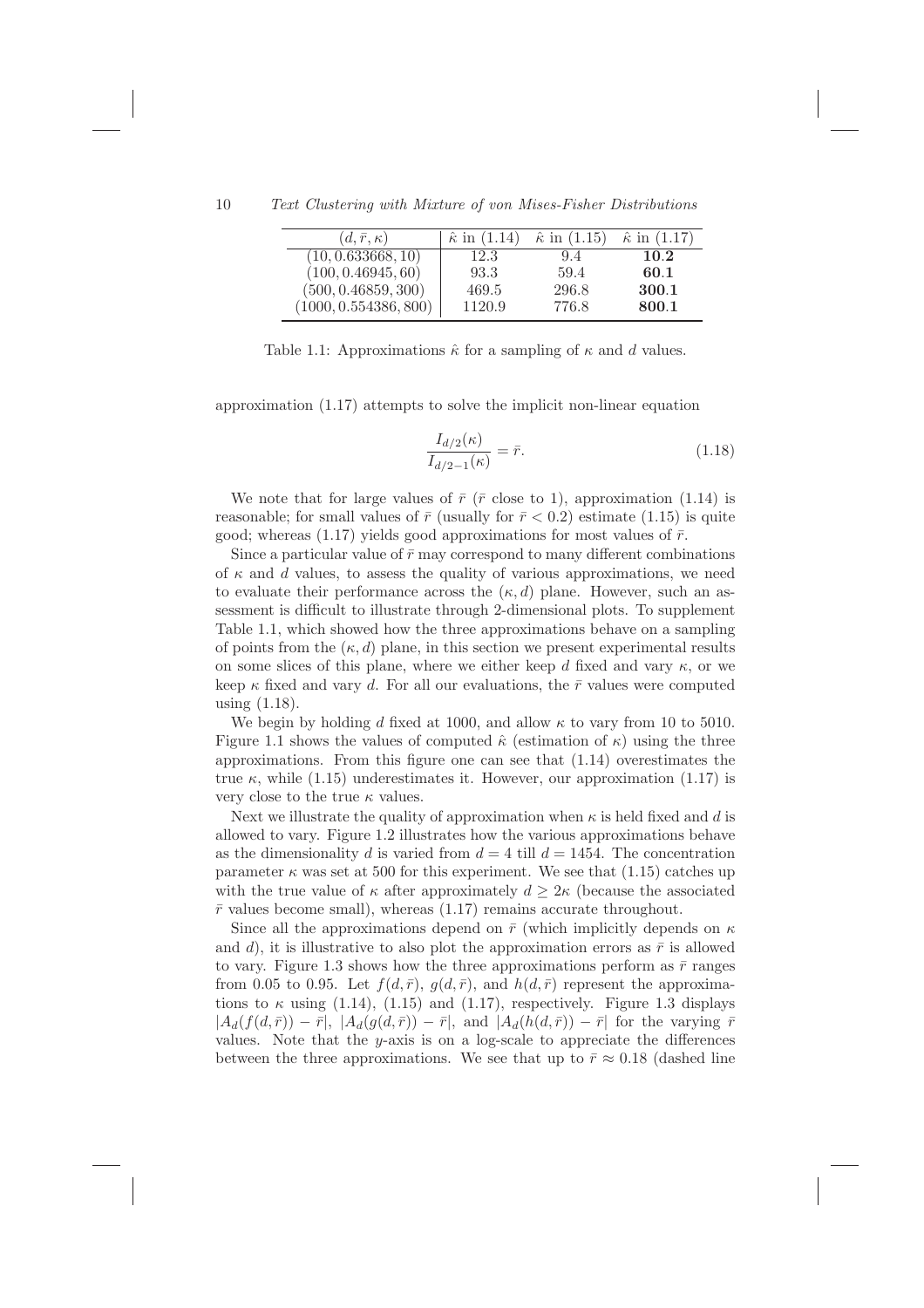

FIGURE 1.1: Comparison of true and approximated  $\kappa$  values, with  $d = 1000$ 

on the plot), the approximation yielded by (1.15) has lower error. Thereafter, approximation (1.17) becomes better.

## 1.6 Algorithms

Mixture models based on vMF distributions naturally lead to two algorithms for clustering directional data. The algorithms are centered on soft and hard-assignment schemes and are titled soft-moVMF and hard-moVMF respectively. The soft-moVMF algorithm (Algorithm 1) estimates the parameters of the mixture model exactly following the derivations in Section 1.4 using EM. Hence, it assigns soft (or probabilistic) labels to each point that are given by the posterior probabilities of the components of the mixture conditioned on the point. On termination, the algorithm gives the parameters  $\Theta = {\alpha_h, \mu_h, \kappa_h}_{h=1}^k$  of the k vMF distributions that model the dataset X, as well as the *soft-clustering*, i.e., the posterior probabilities  $p(h|\mathbf{x}_i, \Theta)$ , for all h and i.

The hard-moVMF algorithm (Algorithm 2) estimates the parameters of the mixture model using a hard assignment, or, winner takes all strategy. In other words, we do the assignment of the points based on a derived posterior distribution given by (1.13). After the hard assignments in every iteration,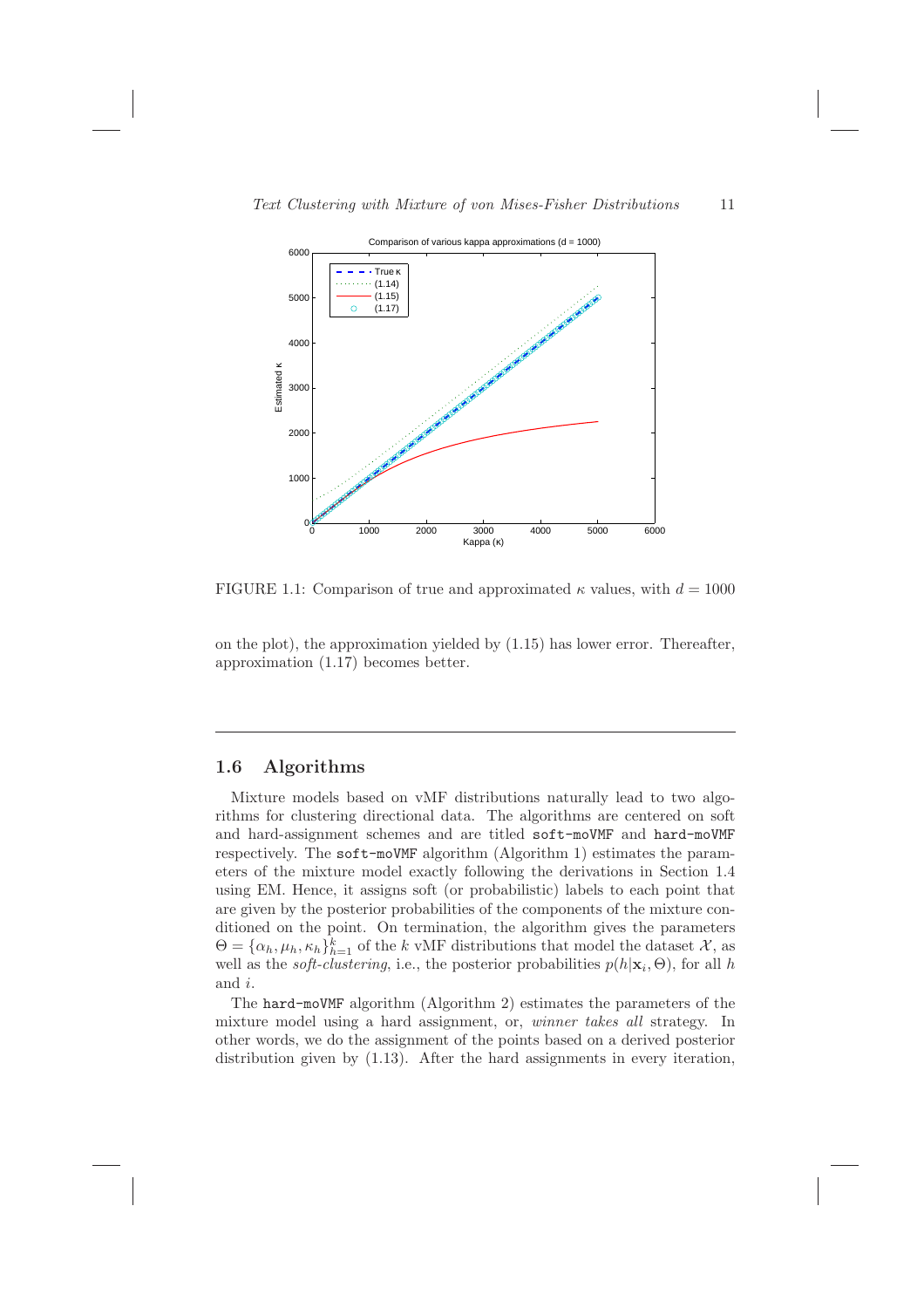

FIGURE 1.2: Comparison of approximations for varying  $d, \kappa = 500$ .

each point belongs to a single cluster. As before, the updates of the component parameters are done using the posteriors of the components, given the points. The crucial difference in this case is that the posterior probabilities are allowed to take only binary  $(0/1)$  values. Upon termination, Algorithm 2 yields a hard clustering of the data and the parameters  $\Theta = {\alpha_h, \mu_h, \kappa_h}_{h=1}^k$  of the k vMFs that model the input dataset  $\mathcal{X}$ .

Finally, we show that by enforcing certain restrictive assumptions on the generative model, the spkmeans algorithm (Algorithm 3) can be viewed as a special case of both the soft-moVMF and hard-moVMF algorithms. In a mixture of vMF model, assume that the priors of all the components are equal, i.e.,  $\alpha_h = 1/k, \forall h$ , and that all the components have (equal) infinite concentration parameters, i.e.,  $\kappa_h = \kappa \to \infty$ ,  $\forall h$ . Under these assumptions the E-step in the soft-moVMF algorithm reduces to assigning a point to its *nearest* cluster, where nearness is computed as a cosine similarity between the point and the cluster representative, i.e., a point  $\mathbf{x}_i$  will be assigned to cluster  $h^* = \operatorname{argmax}_h \mathbf{x}_i^T \mu_h$ , since

$$
p(h^*|\mathbf{x}_i,\Theta) = \lim_{\kappa \to \infty} \frac{e^{\kappa \mathbf{x}_i^T \mu_{h^*}}}{\sum_{h=1}^k e^{\kappa \mathbf{x}_i^T \mu_h}} = 1,
$$

and  $p(h|\mathbf{x}_i, \Theta) \to 0$ , as  $\kappa \to \infty$  for all  $h \neq h^*$ .

To show that spkmeans can also be seen as a special case of the hard-moVMF, in addition to assuming the priors of the components to be equal, we further assume that the concentration parameters of all the components are equal,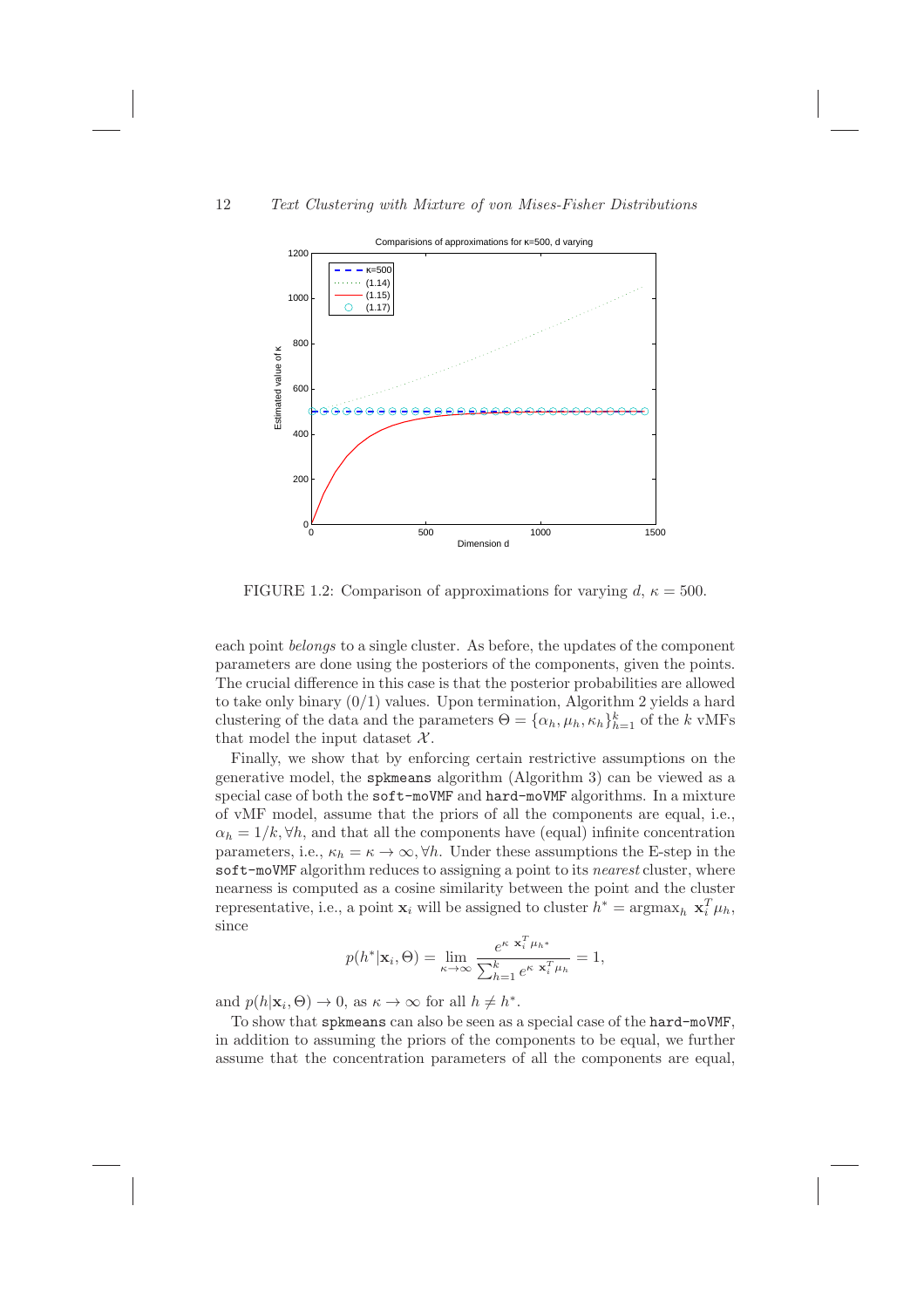

FIGURE 1.3: Comparison of approximations for varying  $\bar{r}$  (with  $d = 1000$ )

i.e.,  $\kappa_h = \kappa$  for all h. With these assumptions on the model, the estimation of the common concentration parameter becomes unessential since the hard assignment will depend only on the value of the cosine similarity  $x_i^T \mu_h$ , and hard-moVMF reduces to spkmeans.

In addition to the above mentioned algorithms, we report experimental results on another algorithm fskmeans [6] that belongs to the same class in the sense that, like spkmeans, it can be derived from the mixture of vMF models with some restrictive assumptions. In fskmeans, the centroids of the mixture components are estimated as in hard-movMF. The  $\kappa$  value for a component is explicitly set to be inversely proportional to the number of points in the cluster corresponding to that component. This explicit choice simulates a frequency sensitive competitive learning that implicitly prevents the formation of null clusters, a well-known problem in regular kmeans [14].

## 1.7 Experimental Results

We now offer some experimental validation to assess the quality of clustering results achieved by our algorithms. We compare the following four algorithms on several datasets.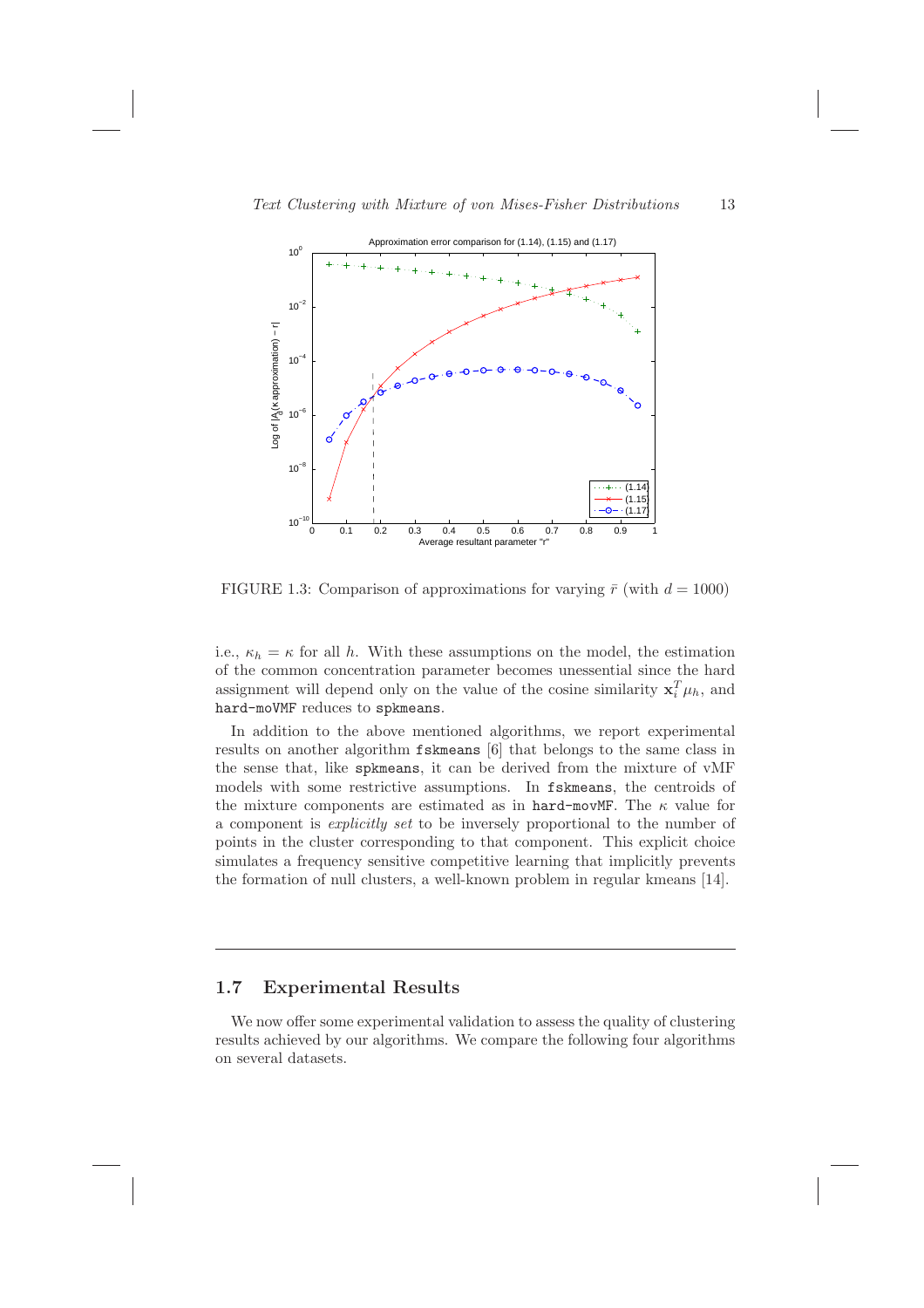#### Algorithm 1 soft-moVMF

**Require:** Set  $\mathcal X$  of data points on  $\mathbb S^{d-1}$ **Ensure:** A soft clustering of  $\mathcal X$  over a mixture of  $k$  vMF distributions Initialize all  $\alpha_h, \mu_h, \kappa_h, h = 1, \cdots, k$ repeat {The E (Expectation) step of EM} for  $i = 1$  to n do for  $h = 1$  to  $k$  do  $f_h(\mathbf{x}_i|\theta_h) \leftarrow c_d(\kappa_h)e^{\kappa_h\mu_h^T\mathbf{x}_i}$ end for for  $h = 1$  to  $k$  do  $p(h|\mathbf{x}_i, \Theta) \leftarrow \frac{\alpha_h f_h(\mathbf{x}_i|\theta_h)}{\sum_{k=1}^{k} \alpha_k |\mathcal{A}_k|}$  $\sum_{l=1}^k \alpha_l f_l(\mathbf{x}_i | \theta_l)$ end for end for {The M (Maximization) step of EM} for  $h = 1$  to  $k$  do  $\alpha_h \leftarrow \frac{1}{n} \sum_{i=1}^n p(h|\mathbf{x}_i, \Theta)$  $\mu_h \leftarrow \sum_{i=1}^{n} \mathbf{x}_i p(h|\mathbf{x}_i, \Theta)$  $\bar{r} \leftarrow ||\mu_h||/(n\alpha_h)$  $\mu_h \leftarrow \mu_h / \|\mu_h\|$  $\kappa_h \leftarrow \frac{\bar{r} d - \bar{r}^3}{1 - \bar{r}^2}$  $\overline{1-\bar{r}^2}$ end for until convergence

- 1. Spherical KMeans [20]—spkmeans.
- 2. Frequency Sensitive Spherical KMeans [6]—fskmeans.
- 3. moVMF based clustering using hard assignments—hard-moVMF.
- 4. moVMF based clustering using soft assignments—soft-moVMF.

It has already been established that kmeans using Euclidean distance performs much worse than spkmeans for text data [49], so we do not consider it here. Generative model based algorithms that use mixtures of Bernoulli or multinomial distributions, which have been shown to perform well for text datasets, have also not been included in the experiments. This exclusion is done as a recent empirical study over 15 text datasets showed that simple versions of vMF mixture models (with  $\kappa$  constant for all clusters) outperform the multinomial model except for only one dataset (Classic3), and the Bernoulli model was inferior for all datasets [56]. Further, for certain datasets, we compare clustering performance with latent Dirichlet allocation (LDA) [12] and exponential family approximation of Dirichlet compounded multinomial (EDCM) models [23].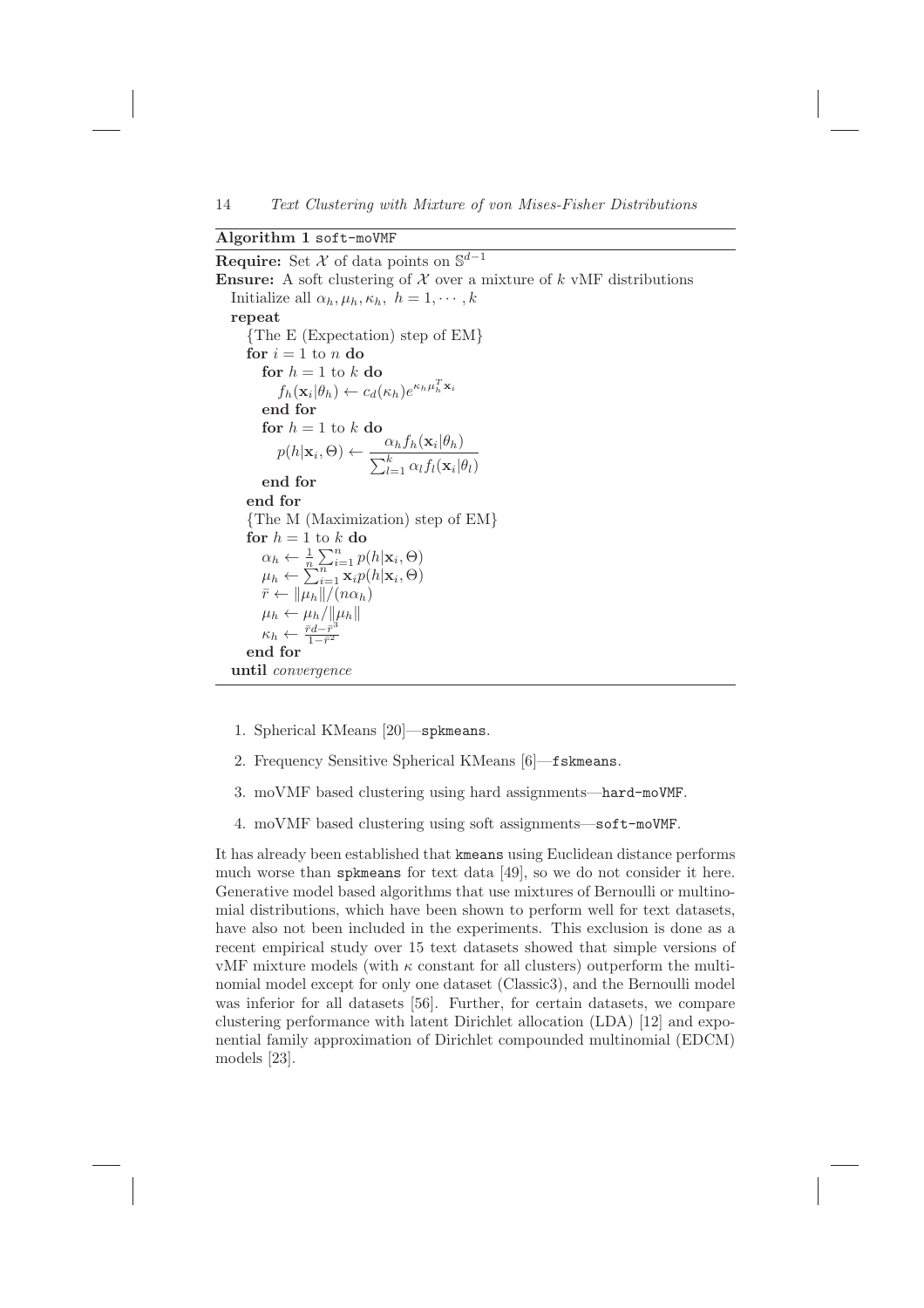#### Algorithm 2 hard-moVMF

**Require:** Set  $\mathcal X$  of data points on  $\mathbb S^{d-1}$ **Ensure:** A disjoint k-partitioning of  $\mathcal{X}$ Initialize all  $\alpha_h, \mu_h, \kappa_h, h = 1, \cdots, k$ repeat {The Hardened E (Expectation) step of EM} for  $i = 1$  to n do for  $h = 1$  to k do  $f_h(\mathbf{x}_i|\theta_h) \leftarrow c_d(\kappa_h)e^{\kappa_h\mu_h^T\mathbf{x}_i}$ end for  $q(h|\mathbf{x}_i, \Theta) \leftarrow$  $\sqrt{ }$  $\left| \right|$  $\mathcal{L}$ 1, if  $h = \underset{h'}{\arg \max} \alpha_{h'} f_{h'}(\mathbf{x}_i | \theta_{h'})$ 0, otherwise. end for {The M (Maximization) step of EM} for  $h = 1$  to  $k$  do  $\alpha_h \leftarrow \frac{1}{n} \sum_{i=1}^n q(h|\mathbf{x}_i, \Theta)$  $\mu_h \leftarrow \sum_{i=1}^n \mathbf{x}_i q(h|\mathbf{x}_i, \Theta)$  $\bar{r} \leftarrow ||\mu_h||/(n\alpha_h)$  $\mu_h \leftarrow \mu_h / \|\mu_h\|$  $\kappa_h \leftarrow \frac{\bar{r} d - \bar{r}^3}{1 - \bar{r}^2}$  $1-\bar{r}^2$ end for until convergence.

## 1.7.1 Datasets

The datasets that we used for empirical validation and comparison of our algorithms were carefully selected to represent some typical clustering problems. We also created various subsets of some of the datasets for gaining greater insight into the nature of clusters discovered or to model some particular clustering scenario (e.g., balanced clusters, skewed clusters, overlapping clusters etc.). We drew our data from five sources: Simulated, Classic3, Yahoo News, 20 Newsgroups, and Slashdot. For all the text document datasets, the toolkit MC [17] was used for creating a high-dimensional vector space model that each of the four algorithms utilized. MATLAB code was used to render the input as a vector space for the simulated datasets.

• Simulated. We use simulated data to verify that the discrepancy between computed values of the parameters and their true values is small. Our simulated data serves the principal purpose of validating the "correctness" of our implementations. We used a slight modification of the algorithm given by [53] to generate a set of data points following a given vMF distribution. We describe herein, two synthetic datasets. The first dataset small-mix is 2-dimensional and is used to illustrate softclustering. The second dataset big-mix is a high-dimensional dataset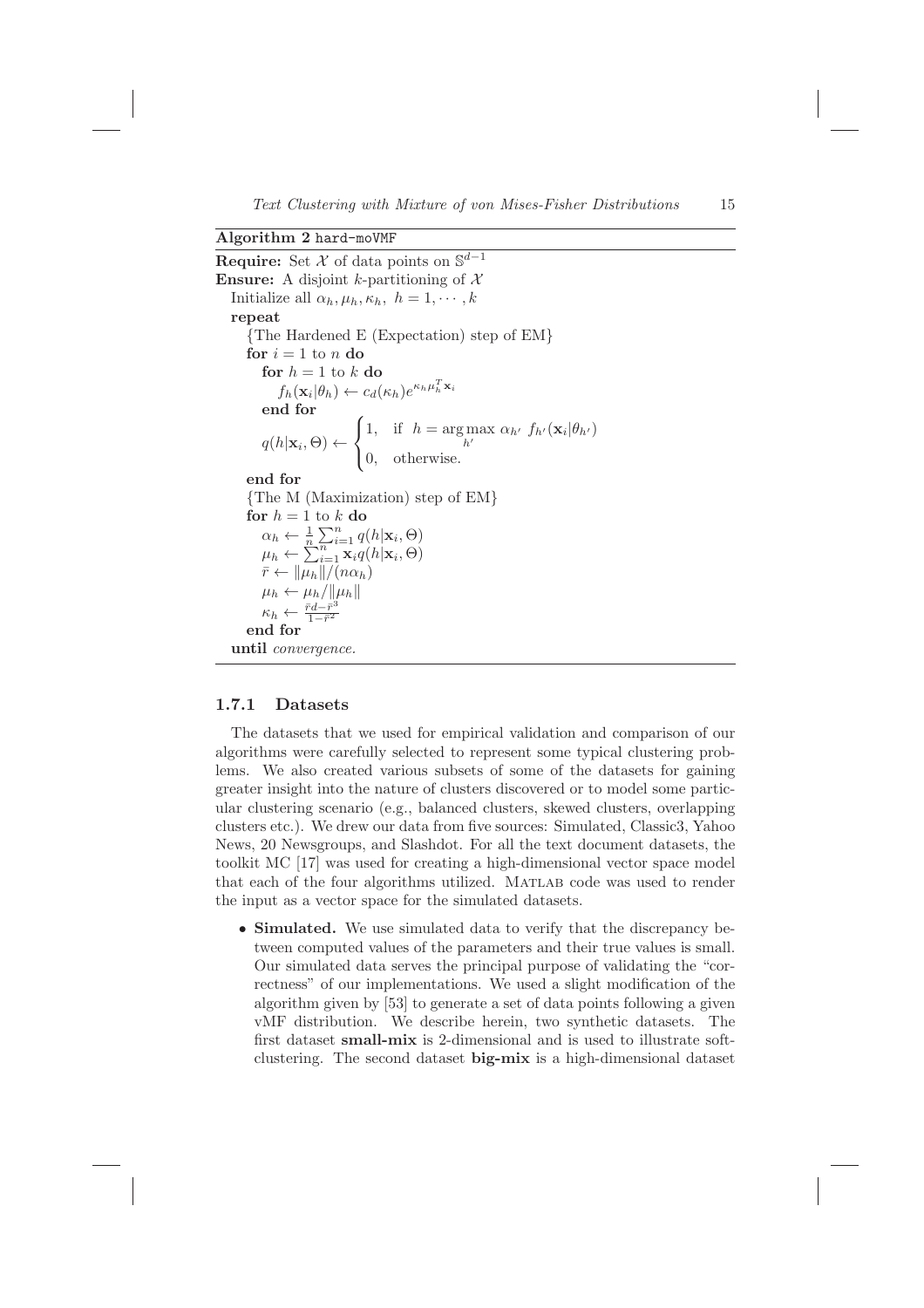## Algorithm 3 spkmeans

**Require:** Set  $\mathcal X$  of data points on  $\mathbb S^{d-1}$ **Ensure:** A disjoint *k*-partitioning  $\{\mathcal{X}_h\}_{h=1}^k$  of  $\mathcal{X}$ Initialize  $\mu_h$ ,  $h = 1, \dots, k$ repeat {The E (Expectation) step of EM} Set  $\mathcal{X}_h \leftarrow \emptyset, h = 1, \cdots, k$ for  $i = 1$  to  $n$  do  $\mathcal{X}_h \leftarrow \mathcal{X}_h \cup {\mathbf{x}_i}$  where  $h = \underset{h'}{\text{argmax }} {\mathbf{x}_i^T \mu_{h'}}$ end for {The M (Maximization) step of EM} for  $h = 1$  to  $k$  do  $\mu_h \leftarrow$  $\sum_{\mathbf{x} \in \mathcal{X}_h} \mathbf{x}$  $\|\sum_{\mathbf{x} \in \mathcal{X}_h} \mathbf{x}\|$ end for until convergence.

> that could serve as a model for real world text datasets. Let the triple  $(n, d, k)$  denote the number of sample points, the dimensionality of a sample point and the number of clusters respectively.

- 1. small-mix: This data has  $(n, d, k) = (50, 2, 2)$ . The mean direction of each component is a random unit vector. Each component has  $\kappa = 4$ .
- 2. big-mix: data has  $(n, d, k) = (5000, 1000, 4)$ . The mean direction of each component is a random unit vector, and the  $\kappa$  values of the components are 650.98, 266.83, 267.83, and 612.88. The mixing weights for each component are 0.251, 0.238, 0.252, and 0.259.
- Classic3. This is a well known collection of documents. It is an easy dataset to cluster since it contains documents from three well-separated sources. Moreover, the intrinsic clusters are largely balanced.
	- 1. Classic3 is a corpus containining 3893 documents, among which 1400 Cranfield documents are from aeronautical system papers, 1033 MEDLINE documents are from medical journals, and 1460 CISI documents are from information retrieval papers. The particular vector space model used had a total of 4666 features (words). Thus each document, after normalization, is represented as a unit vector in a 4666-dimensional space.
	- 2. Classic300 is a subset of the Classic3 collection and has 300 documents. From each category of Classic3, we picked 100 documents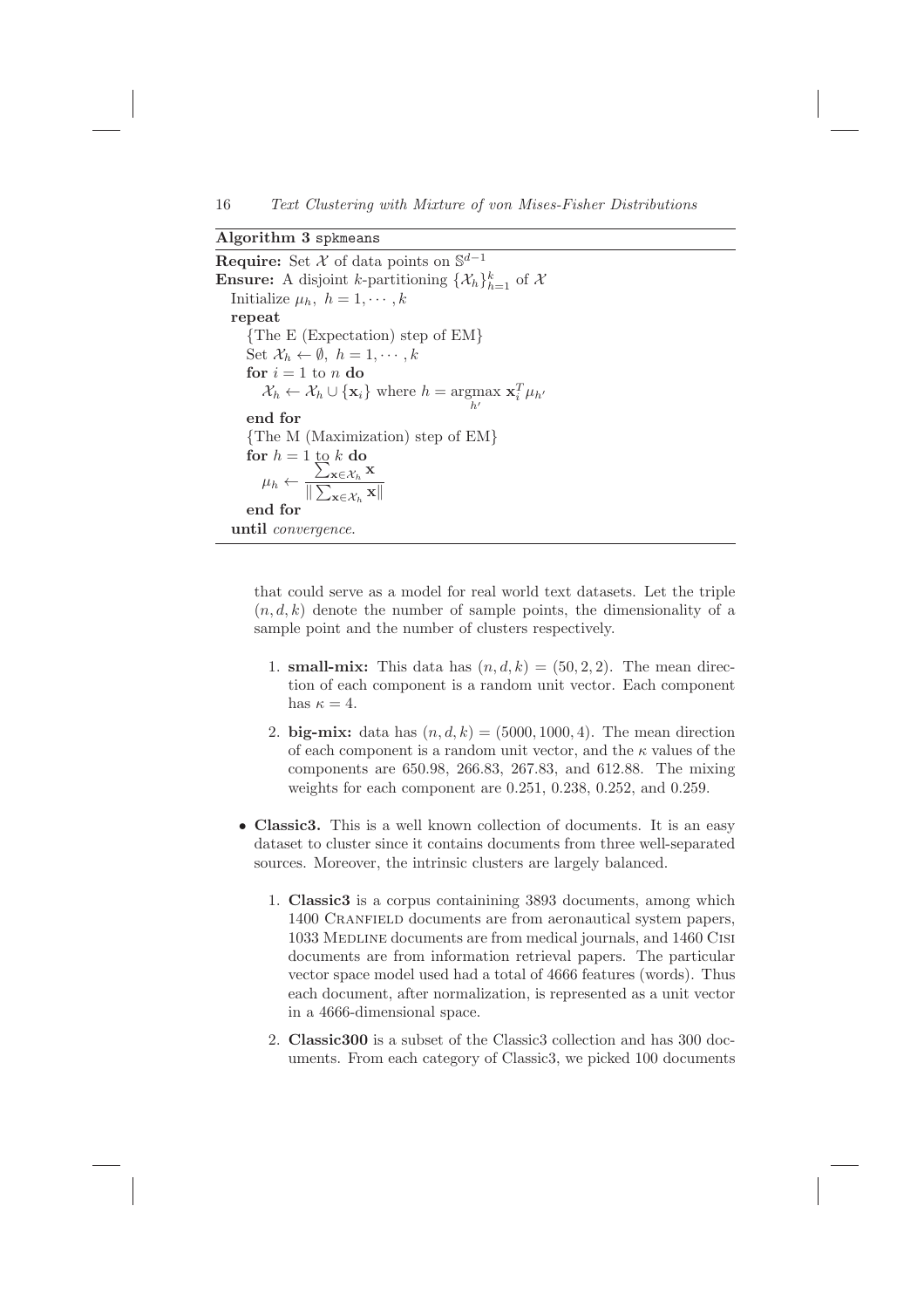at random to form this particular dataset. The dimensionality of the data was  $5471.<sup>2</sup>$ 

- 3. Classic400 is a subset of Classic3 that has 400 documents. This dataset has 100 randomly chosen documents from the MEDLINE and Cisi categories and 200 randomly chosen documents from the CRANFIELD category. This dataset is specifically designed to create unbalanced clusters in an otherwise easily separable and balanced dataset. The dimensionality of the data was 6205.
- Yahoo News (K-series). This compilation has 2340 Yahoo news articles from 20 different categories. The underlying clusters in this dataset are highly skewed in terms of the number of documents per cluster, with sizes ranging from 9 to 494. The skewness presents additional challenges to clustering algorithms.
- 20 Newsgroup. The 20 Newsgroup dataset is a widely used compilation of documents [28]. We tested our algorithms on not only the original dataset, but on a variety of subsets with differing characteristics to explore and understand the behavior of our algorithms.
	- 1. News20 is a standard dataset that comprises 19,997 messages, gathered from 20 different USENET newsgroups. One thousand messages are drawn from the first 19 newsgroups, and 997 from the twentieth. The headers for each of the messages are then removed to avoid biasing the results. The particular vector space model used had 25924 words. News20 embodies the features characteristic of a typical text dataset—high-dimensionality, sparsity and significantly overlapping clusters.
	- 2. Small-news20 is formed by selecting 2000 messages from the original News20 dataset. We randomly selected 100 messages from each category in the original dataset. Hence this dataset has balanced classes (though there may be overlap). The dimensionality of the data was 13406.
	- 3. Same-100/1000 is a collection of 100/1000 messages from 3 very similar newsgroups: comp.graphics, comp.os.ms-windows, comp.windows.x.
	- 4. Similar-100/1000 is a collection of 100/1000 messages from 3 somewhat similar newsgroups: talk.politics.{guns,mideast,misc}.

<sup>&</sup>lt;sup>2</sup>Note that the dimensionality in Classic300 is larger than the that of Classic3. Although the same options were used in the MC toolkit for word pruning, due to very different words distributions, fewer words got prunned for Classic300 in the 'too common' or 'too rare' categories.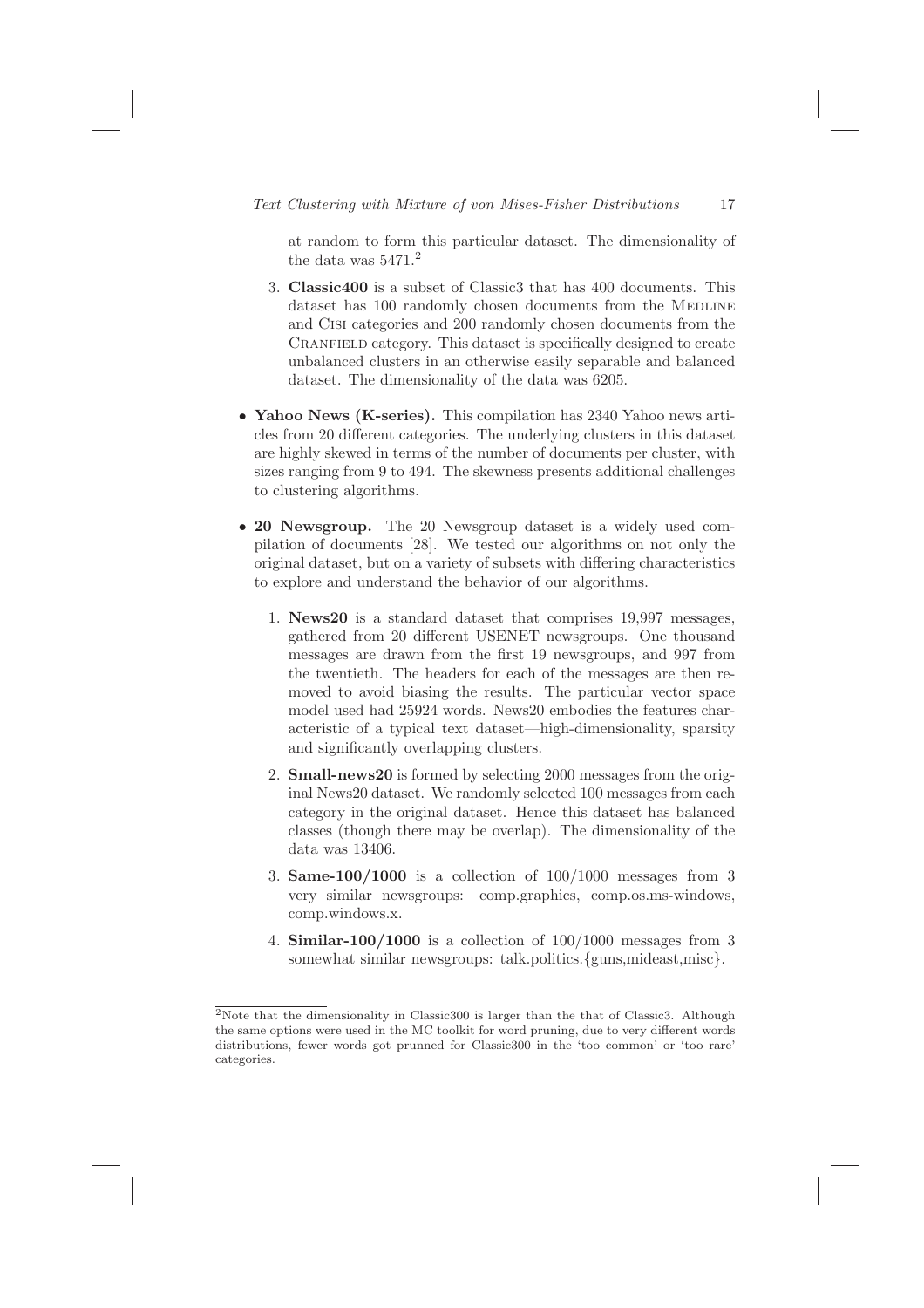- 5. Different-100/1000 is a collection of 100/1000 messages from 3 very different newsgroups: alt.atheism, rec.sport.baseball, sci.space.
- Slash-dot. We harvested news articles from the Slashdot website and created 2 datasets. For each category in these datasets, we collected 1000 articles primarily tagged with the category label, and then removed articles that were posted to multiple categories.
	- 1. Slash-7 contains 6714 news articles posted to 7 Slashdot categories: Business, Education, Entertainment, Games, Music, Science and Internet.
	- 2. Slash-6 contains 5182 articles posted to the 6 categories: Biotech, Microsoft, Privacy, Google, Security, Space.

## 1.7.2 Methodology

Performance of the algorithms on all the datasets has been analyzed using mutual information (MI) between the cluster and class labels. MI quantifies the amount of statistical similarity between the cluster and class labels [16]. If  $X$  is a random variable for the cluster assignments and  $Y$  is a random variable for the pre-existing labels on the same data, then their MI is given by  $I(X;Y) = E[\ln \frac{p(X,Y)}{p(X)p(Y)}]$  where the expectation is computed over the joint distribution of  $(X, Y)$  estimated from a particular clustering of the dataset under consideration. To facilitate computing MI, for soft-moVMF we "harden" the clustering produced by labeling a point with the cluster label for which it has the highest value of posterior probability (ties broken arbitrarily). Note that variants of MI have been used to evaluate clustering algorithms by several researchers. The authors of [32] used a related concept called variation of information to compare clusterings. An MDL-based formulation that uses the MI between cluster assignments and class labels was proposed by [22].

All results reported herein have been averaged over 10 runs. All algorithms were started with the same random initialization to ensure fairness of comparison. Each run was started with a different random initialization. However, no algorithm was restarted within a given run and all of them were allowed to run to completion. Since the standard deviations of MI were reasonably small for all algorithms, to reduce clutter, we have chosen to omit a display of error bars in our plots. Also, for practical reasons, the estimate of  $\kappa$  was upper bounded by a large number  $(10<sup>4</sup>$ , in this case) in order to prevent numeric overflows. For example, during the iterations, if a cluster has only one point, the estimate of  $\kappa$  will be infinity (a divide by zero error). Upper bounding the estimate is similar in flavor to ensuring the estimated covariance of a multivariate Gaussian in a mixture of Gaussians remains non-singular.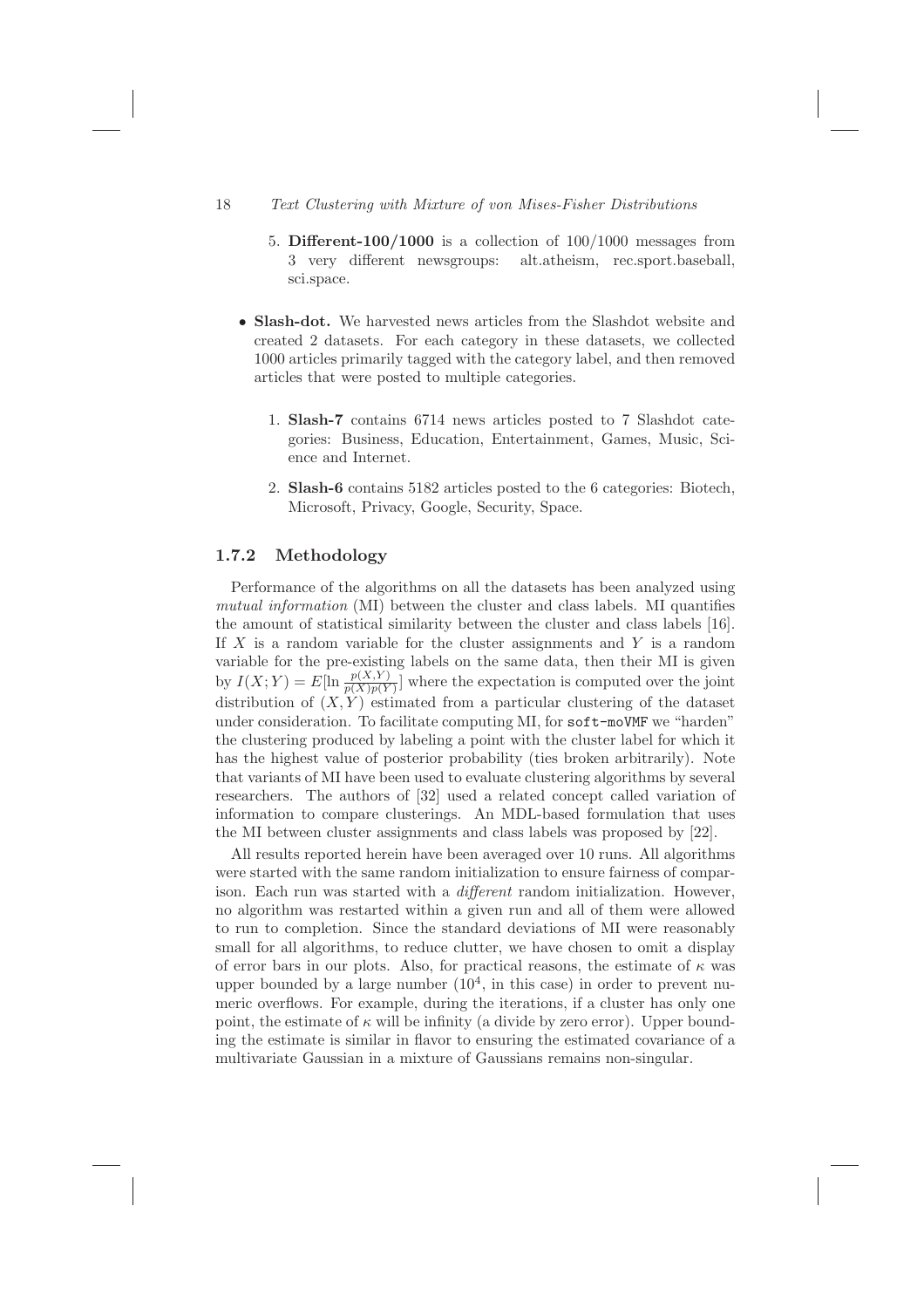#### 1.7.3 Simulated Datasets

First, to build some intuition and confidence in the working of our vMF based algorithms we exhibit relevant details of soft-moVMF's behavior on the small-mix dataset shown in Figure 1.4(a).



FIGURE 1.4: Small-mix dataset and its clustering by soft-moVMF.

The clustering produced by our soft cluster assignment algorithm is shown in Figure 1.4(b). The four points (taken clockwise) marked with solid circles have cluster labels  $(0.15, 0.85), (0.77, 0.23), (0.82, 0.18)$  and  $(0.11, 0.89)$ , where a cluster label  $(p, 1-p)$  for a point means that the point has probability p of belonging to Cluster 1 and probability  $1 - p$  of belonging to Cluster 2. All other points are categorized to belong to a single cluster by ignoring small (less than 0.10) probability values.

The confusion matrix, obtained by "hardening" the clustering produced by soft-moVMF for the small-mix dataset is  $\begin{bmatrix} 26 & 1 \\ 0 & 23 \end{bmatrix}$ . As is evident from this confusion matrix, the clustering performed by soft-moVMF is excellent, though not surprising, since small-mix is a dataset with well-separated clusters. Further testimony to soft-moVMF's performance is served by Table 1.2, which shows the discrepancy between true and estimated parameters for the smallmix collection.

In the table  $\mu, \kappa, \alpha$  represent the true parameters and  $\hat{\mu}, \hat{\kappa}, \hat{\alpha}$  represent the estimated parameters. We can see that even in the presence of a limited number of data points in the small-mix dataset (50 points), the estimated parameters approximate the true parameters quite well.

Before moving onto real datasets let us briefly look at the behavior of the algorithms on the larger dataset big-mix. On calculating MI as described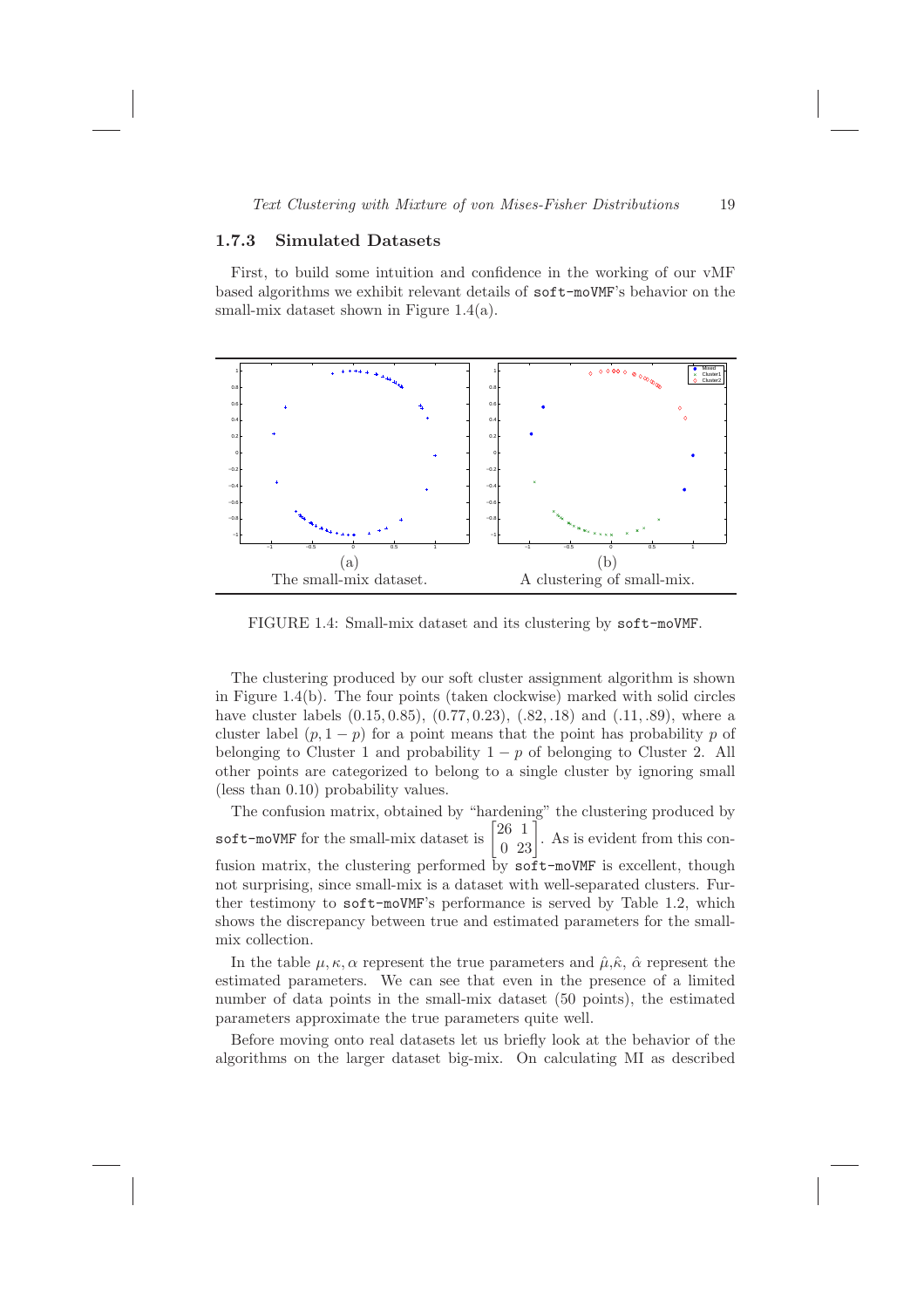Cluster µ µˆ κ κˆ α αˆ  $\begin{array}{|c|c|c|c|c|c|c|c|c|}\hline 1 & (-0.251, -0.968) & (-0.279, -0.960) & 4 & 3.78 & 0.48 & 0.46 \\ \hline 2 & (0.399, 0.917) & (0.370, 0.929) & 4 & 3.53 & 0.52 & 0.54 \\ \hline \end{array}$  $(0.370, 0.929)$ 

Table 1.2: True and estimated parameters for small-mix using soft-moVMF.

previously we found that all the algorithms performed similarly with MI values close to one. We attribute this good performance of all the algorithms to the

Table 1.3: Performance of soft-moVMF on big-mix dataset.

| $\curvearrowright$<br>$\min \mu^2$<br>μ | $\hat{\mu}$<br>$\arg \mu^{\perp}$ | $ \kappa-\hat{\kappa} $<br>max<br>$\kappa$ | $ \kappa-\hat{\kappa} $<br>avg<br>চ<br>$\kappa$ | $\alpha-\hat{\alpha}$<br>max<br>$\alpha$ | $\alpha$<br>avg<br>ਟ<br>$\alpha$ |
|-----------------------------------------|-----------------------------------|--------------------------------------------|-------------------------------------------------|------------------------------------------|----------------------------------|
| 0.994                                   | ひょううつ                             | U.UU6                                      | 1.004                                           |                                          |                                  |

availability of a sufficient number of data points and similar sized clusters. For reference Table 1.3 offers numerical evidence about the performance of soft-moVMF on the big-mix dataset.

## 1.7.4 Classic3 Family of Datasets

Table 1.4 shows typical confusion matrices obtained for the full Classic3 dataset. We observe that the performance of all the algorithms is quite similar and there is no added advantage yielded by using the general moVMF model as compared to the other algorithms. This observation can be explained by noting that the clusters of Classic3 are well separated and have a sufficient number of documents. For this clustering hard-moVMF yielded κ values of (732.13, 809.53, 1000.04), while soft-moVMF reported κ values of  $(731.55, 808.21, 1002.95).$ 

Table 1.4: Comparative confusion matrices for 3 clusters of Classic3 (rows represent clusters).

| fskmeans |          | spkmeans             |      |      | hard-moVMF                                       |      |      | soft-moVMF                           |      |      |             |      |
|----------|----------|----------------------|------|------|--------------------------------------------------|------|------|--------------------------------------|------|------|-------------|------|
|          | med      | . .<br>$_{\rm CIS1}$ | cran | med  | $\cdot$ $\cdot$<br>C <sub>1</sub> S <sub>1</sub> | cran | med  | . .<br>C <sub>1</sub> S <sub>1</sub> | cran | med  | <b>CISI</b> | cran |
|          | $1019\,$ |                      |      | 1019 |                                                  |      | .018 |                                      |      | 1019 |             |      |
|          |          |                      | 1386 |      |                                                  | 1386 |      |                                      | 1387 |      |             | 1384 |
|          | 13       | 1454                 | 12   | 13   | 1454                                             | 19   | 13   | 1454                                 |      | 13   | 1456        | 13   |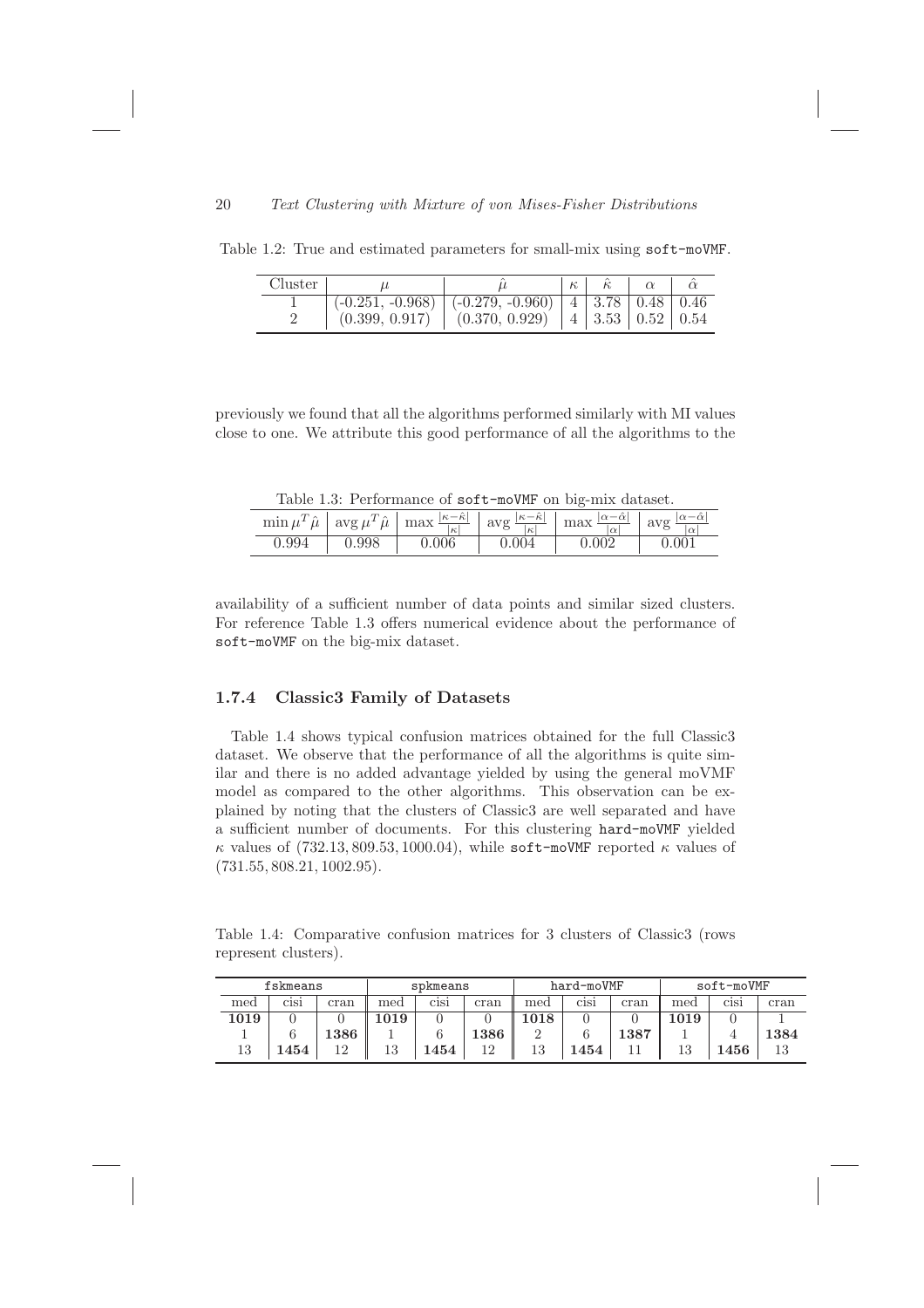| fskmeans |      | spkmeans |     |                               | hard-moVMF |     |             | soft-moVMF |     |             |         |
|----------|------|----------|-----|-------------------------------|------------|-----|-------------|------------|-----|-------------|---------|
| mec      | CISI | cran     | med | C <sub>1</sub> S <sub>1</sub> | cran       | med | <b>CISI</b> | cran       | med | <b>CIS1</b> | cran    |
| 29       | 38   | າາ       | 29  | 38                            | 22         |     | 72          |            |     | 98          |         |
|          | 27   | 38       | 21  | 27                            | 38         | 62  | 28          |            | 99  |             |         |
| 40       | 35   | 40       | 40  | 35                            | 40         | 35  |             | 82         |     |             | $100\,$ |

Table 1.5: Comparative confusion matrices for 3 clusters of Classic300.

Table 1.5 shows the confusion matrices obtained for the Classic300 dataset. Even though Classic300 is well separated, the small number of documents per cluster makes the problem somewhat difficult for fskmeans and spkmeans, while hard-moVMF has a much better performance due to its model flexibility. The soft-moVMF algorithm performs appreciably better than the other three algorithms.

Table 1.6: Comparative confusion matrices for 3 clusters of Classic400.

| fskmeans |      | spkmeans      |     |                               | hard-moVMF |     |             | soft-moVMF |     |                               |          |
|----------|------|---------------|-----|-------------------------------|------------|-----|-------------|------------|-----|-------------------------------|----------|
| med      | CISI | $_{\rm cran}$ | med | C <sub>1</sub> S <sub>1</sub> | cran       | med | <b>CIS1</b> | cran       | med | C <sub>1</sub> S <sub>1</sub> | cran     |
| -27      | 16   | 55            | -27 | . H                           | 54         | 56  | 28          | 20         |     |                               | 91       |
| 51       | 83   | 12.           | 51  | 82                            | 19.        | 44  | 72          |            | 82  | 99                            | $\Omega$ |
| 23       |      | 132           | 23  |                               | 133        |     |             | 165        | 19  |                               | 106      |
|          |      |               |     |                               |            |     |             |            |     |                               |          |

It seems that the low number of documents does not pose a problem for soft-moVMF and it ends up getting an almost perfect clustering for this dataset. Thus in this case, despite the low number of points per cluster, the superior modeling power of our moVMF based algorithms prevents them from getting trapped in inferior local-minima as compared to the other algorithms—resulting in a better clustering.

The confusion matrices obtained for the Classic400 dataset are displayed in Table 1.6. The behavior of the algorithms for this dataset is quite interesting. As before, due to the small number of documents per cluster, fskmeans and spkmeans give a rather mixed confusion matrix. The hard-moVMF algorithm gets a significant part of the bigger cluster correctly and achieves some amount of separation between the two smaller clusters. The soft-moVMF algorithm exhibits a somewhat intriguing behavior. It splits the bigger cluster into two, relatively pure segments, and merges the smaller two into one cluster. When 4 clusters are requested from soft-moVMF, it returns 4 very pure clusters (not shown in the confusion matrices) two of which are almost equal sized segments of the bigger cluster.

An insight into the working of the algorithms is provided by considering their clustering performance when they are requested to produce greater than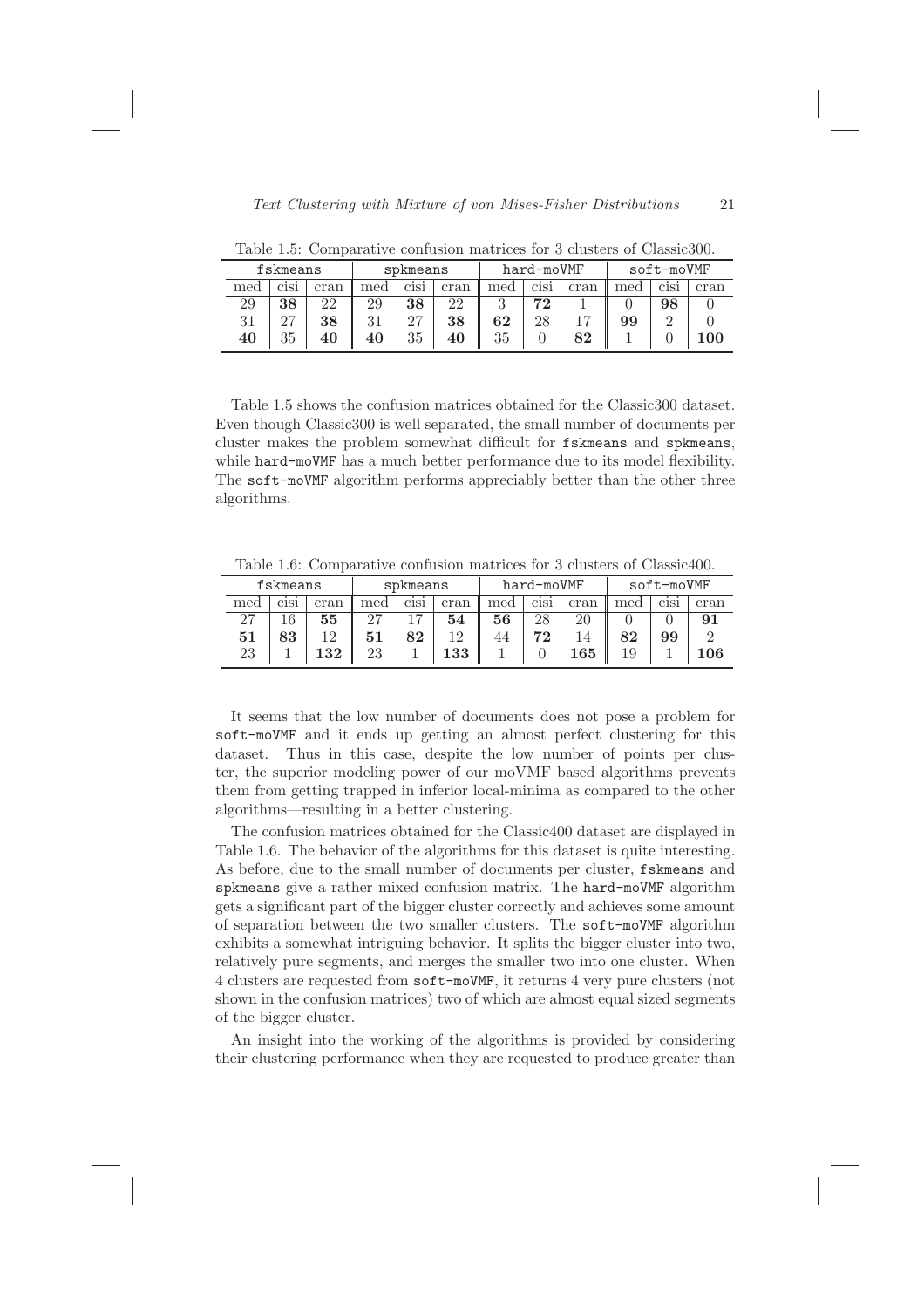

FIGURE 1.5: Comparison of the algorithms for the Classic3 datasets and the Yahoo News dataset.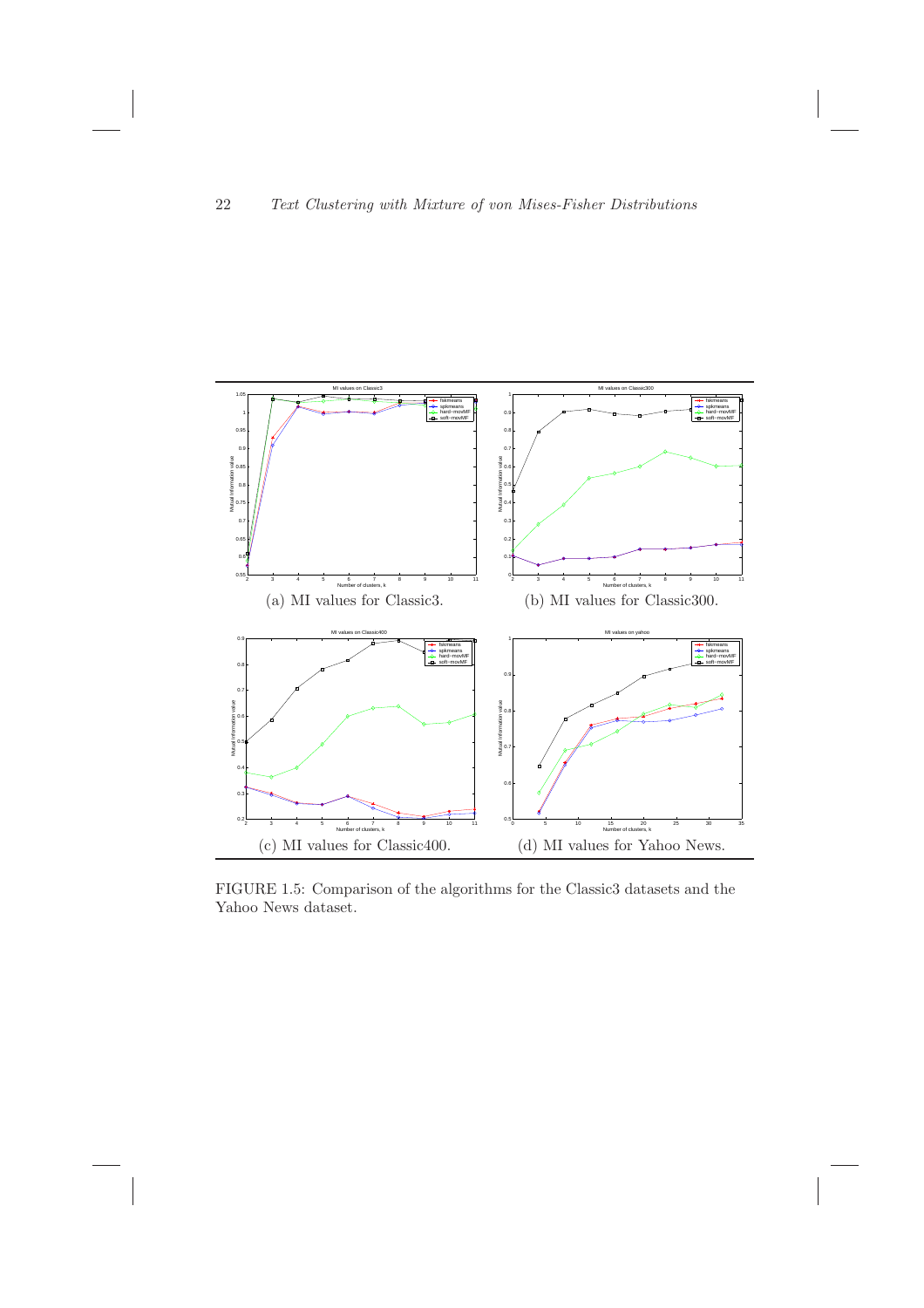the "natural" number of clusters. In Table 1.7 we show the confusion matrices resulting from 5 clusters of the Classic3 corpus. The matrices suggest that the moVMF algorithms have a tendency of trying to maintain larger clusters intact as long as possible, and breaking them into reasonably pure and comparably sized parts when they absolutely must. This behavior of our moVMF algorithms coupled with the observations in Table 1.6, suggest a clustering method in which one could generate a slightly higher number of clusters than required, and then agglomerate them appropriately.

Table 1.7: Comparative confusion matrices for 5 clusters of Classic3.

|      | fskmeans                             |      |                  | spkmeans                                         |      |     | hard-moVMF                               |      |     | soft-moVMF                    |      |
|------|--------------------------------------|------|------------------|--------------------------------------------------|------|-----|------------------------------------------|------|-----|-------------------------------|------|
| med  | . .<br>C <sub>1</sub> S <sub>1</sub> | cran | med              | $\cdot$ $\cdot$<br>C <sub>1</sub> S <sub>1</sub> | cran | med | $\cdot$<br>C <sub>1</sub> S <sub>1</sub> | cran | med | C <sub>1</sub> S <sub>1</sub> | cran |
|      |                                      | 312  | 2                | 4                                                | 323  | 3   | 5                                        | 292  |     |                               | 1107 |
| 8    | 520                                  | 10   | 8                | 512                                              | 9    | 511 |                                          |      | Ð   | 1455                          | 14   |
| 5    | 936                                  | 6    | 5                | 944                                              | 6    | 514 |                                          |      | 526 |                               |      |
| 1018 |                                      |      | $1018\,$         | 0                                                |      |     | $\overline{2}$                           | 1093 | 501 |                               |      |
|      |                                      | 1069 | $\left( \right)$ |                                                  | 1059 | 5   | $1451\,$                                 | 13   |     |                               | 276  |

The MI plots for the various Classic3 datasets are given in Figures  $1.5(a)-(c)$ . For the full Classic3 dataset (Figure 1.5(a)), all the algorithms perform almost similarly at the true number of clusters. However, as the number of clusters increases, soft-moVMF seems to outperform the others by a significant margin. For Classic300 (Figure 1.5(b)) and Classic400 (Figure 1.5(c)), soft-moVMF seems to significantly outperform the other algorithms. In fact, for these two datasets, soft-moVMF performs substantially better than the other three, even at the correct number of clusters. Among the other three, hard-moVMF seems to perform better than spkmeans and fskmeans across the range of clusters.

## 1.7.5 Yahoo News Dataset

The Yahoo News dataset is a relatively difficult dataset for clustering since it has a fair amount of overlap among its clusters and the number of points per cluster is low. In addition, the clusters are highly skewed in terms of their comparative sizes.

Results for the different algorithms can be seen in Figure 1.5(d). Over the entire range, soft-moVMF consistently performs better than the other algorithms. Even at the correct number of clusters  $k = 20$ , it performs significantly better than the other algorithms.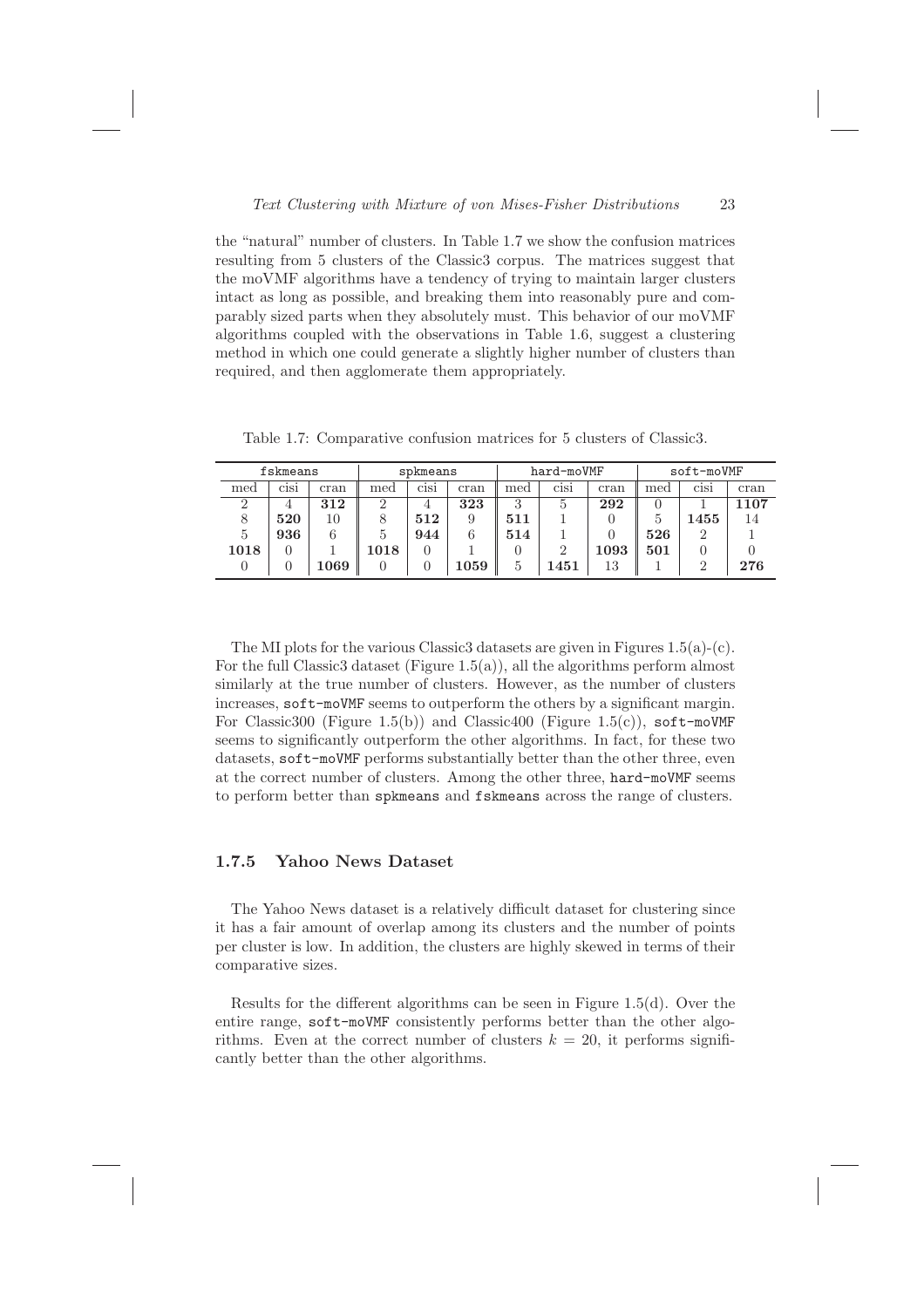

FIGURE 1.6: Comparison of the algorithms for the 20 Newsgroup and some subsets.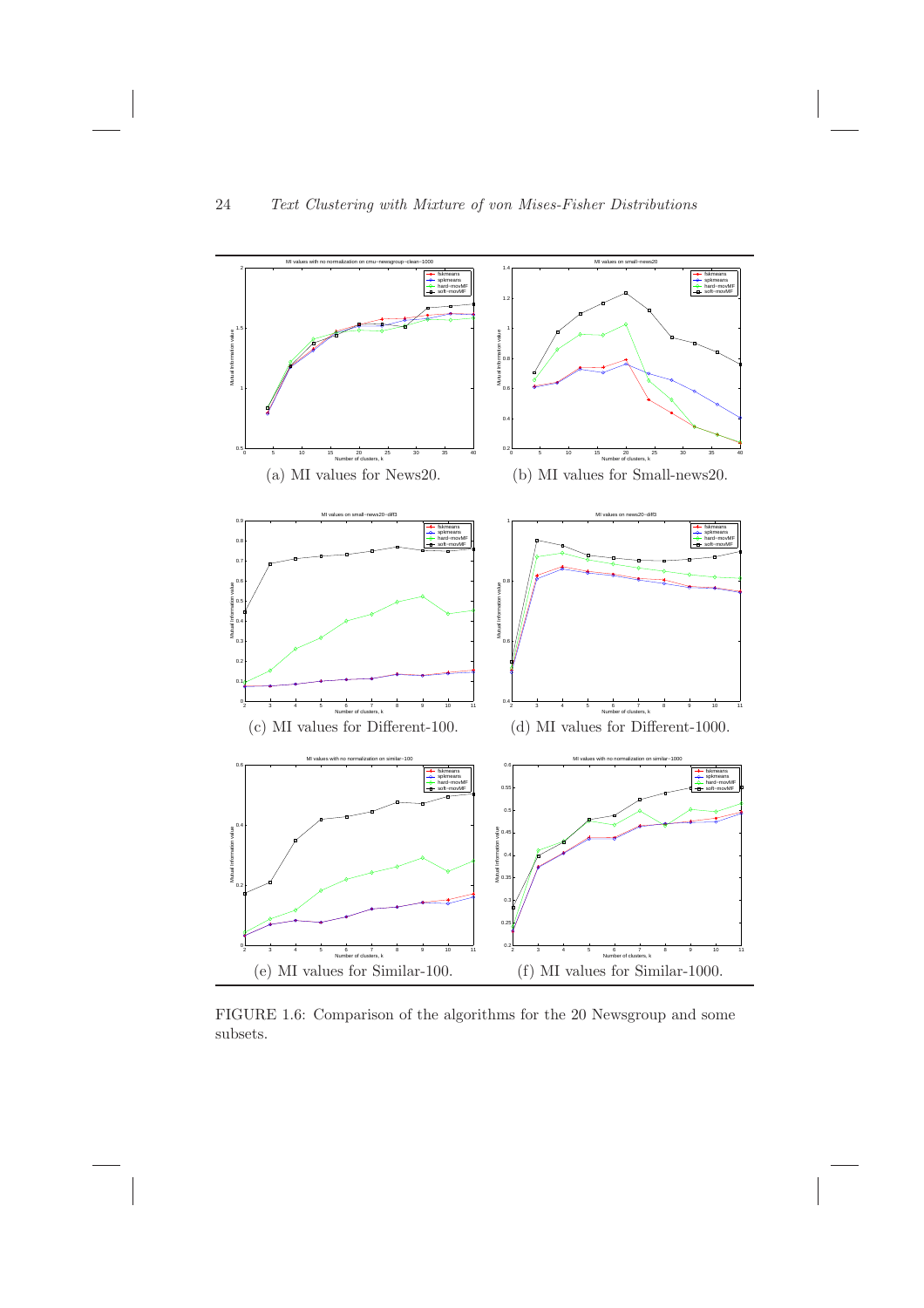

FIGURE 1.7: Comparison of the algorithms for more subsets of 20 Newsgroup data.

## 1.7.6 20 Newsgroup Family of Datasets

Now we discuss clustering performance of the four algorithms on the 20 Newsgroup datasets. Figure 1.6(a) shows the MI plots for the full News20 dataset. All the algorithms perform similarly until the true number of clusters after which soft-moVMF and spkmeans perform better than the others. We do not notice any interesting differences between the four algorithms from this Figure.

Figure 1.6(b) shows MI plots for the Small-News20 dataset and the results are of course different. Since the number of documents per cluster is small (100), as before spkmeans and fskmeans do not perform that well, even at the true number of clusters, whereas soft-moVMF performs considerably better than the others over the entire range. Again, hard-moVMF exhibits good MI values until the true number of clusters, after which it falls sharply. On the other hand, for the datasets that have a reasonably large number of documents per cluster, another kind of behavior is usually observed. All the algorithms perform quite similarly until the true number of clusters, after which soft-moVMF performs significantly better than the other three. This behavior can be observed in Figures 1.6(d), 1.6(f) and 1.7(b). We note that the other three algorithms perform quite similarly over the entire range of clusters. We also observe that for an easy dataset like Different-1000, the MI values peak at the true number of clusters, whereas for a more difficult dataset such as Similar-1000 the MI values increase as the clusters get further refined. This behavior is expected since the clusters in Similar-1000 have much greater overlap than those in Different-1000.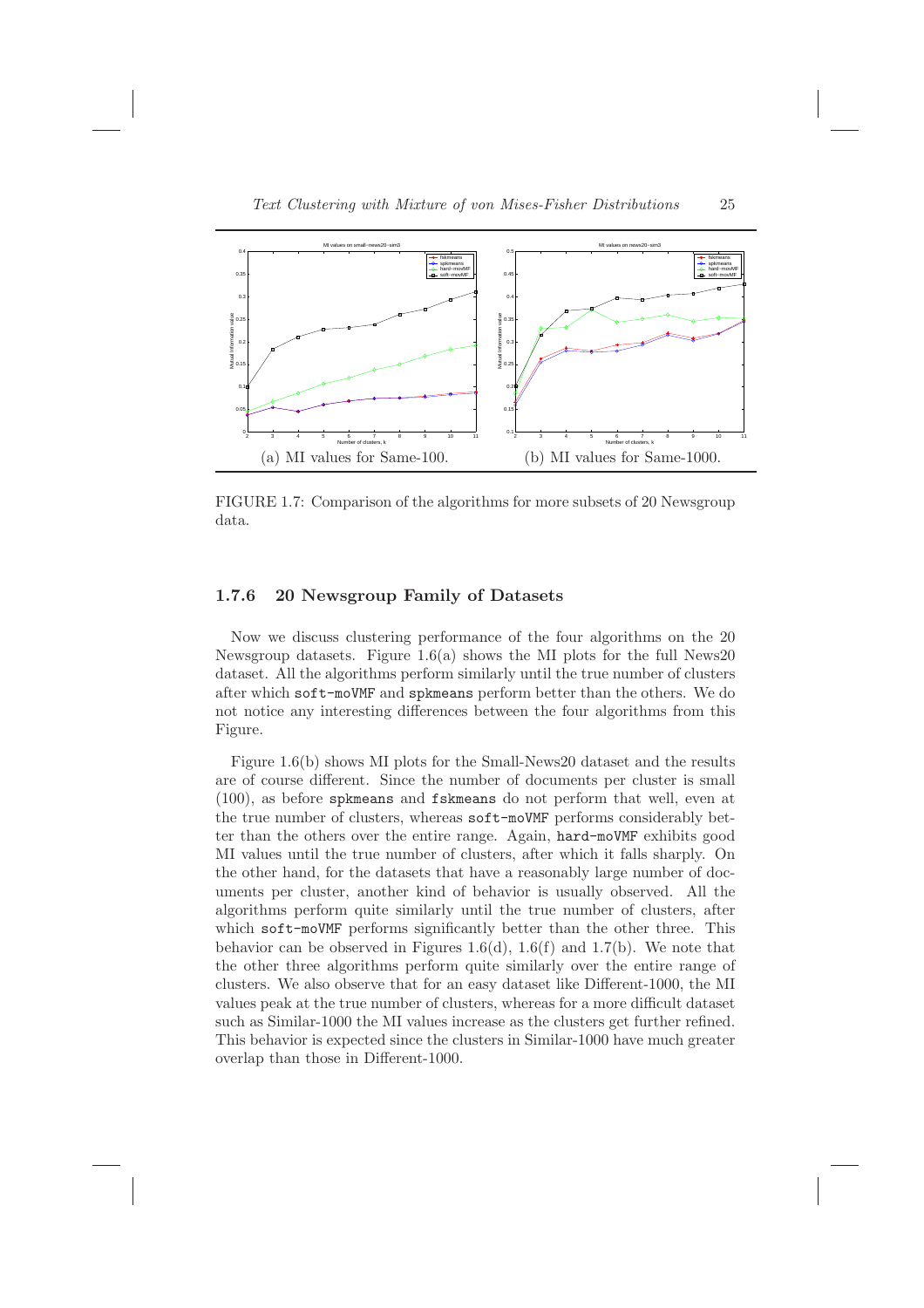## 1.7.7 Slashdot Datasets

The Slashdot dataset was created to test the performance of the moVMF model on a typical web application. To gain a better understanding of the relative performance of the model compared to other state-of-the-art models for text clustering and topic modeling, moVMF was compared with latent Dirichlet allocation (LDA) [12] and the exponential family approximation of the Dirichlet compounded multinomial (EDCM) model [23]. Table 1.8 shows the comparative performance in terms of cluster quality measured by normalized mutual information (NMI), and in terms of running time. Overall, moVMF gives significantly better clustering results, while the running time is an order of magnitude less compared to the other algorithms. Similar results on other benchmark datasets have been reported by [4].

Table 1.8: Performance comparison of algorithms averaged over 5 runs.

|         |                | NMI  | Run Time (sec) |     |             |     |
|---------|----------------|------|----------------|-----|-------------|-----|
| Dataset | moVMF EDCM LDA |      |                | vMF | <b>EDCM</b> | LDA |
| slash-7 | 0.39           | 0.22 | 0.31           | 15  | 40          |     |
| slash-6 | 0.65           | 0.36 | 0.46           |     | 26          | 36  |

Table 1.9 shows the qualitative performance of moVMF model on the Slash-7 dataset in terms of the top keywords associated with five of the clusters. The "topics" associated with each cluster is of comparable quality to that generated by Bayesian topic models such as LDA [4].

Table 1.9: Five of the topics obtained by running batch vMF on slash-7.

| music     | web    | scientists  | internet   | games    |
|-----------|--------|-------------|------------|----------|
| apple     | google | nasa        | broadband  | gaming   |
| itunes    | search | space       | domain     | game     |
| riaa      | yahoo  | researchers | net        | nintendo |
| ipod      | site   | science     | network    | sony     |
| wikipedia | online | years       | verisign   | xbox     |
| digital   | sites  | earth       | bittorrent | gamers   |
| napster   | ebay   | found       | icann      | wii      |
| file      | amazon | brain       | service    | console  |
| drm       | engine | university  | access     | video    |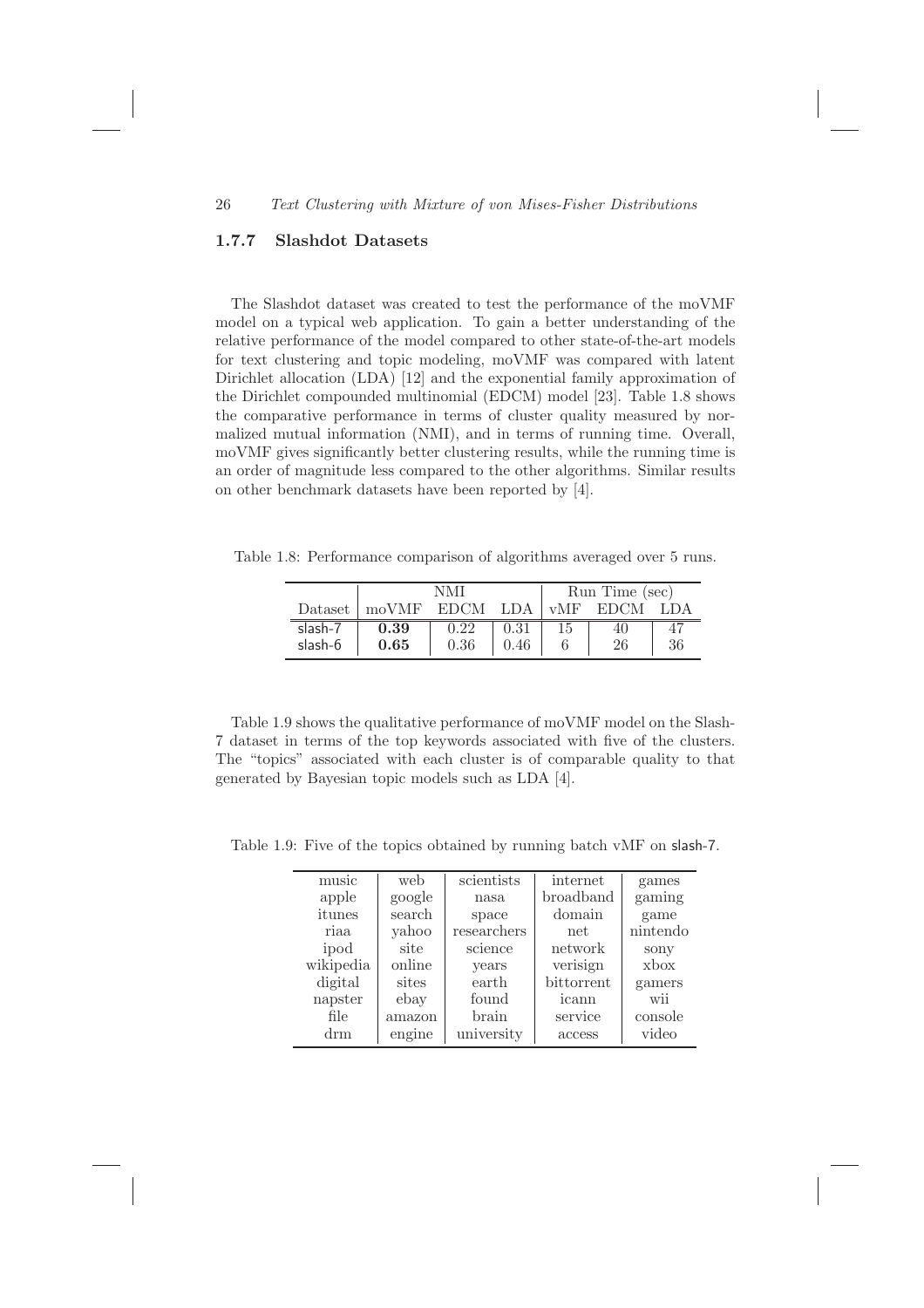## 1.8 Discussion

The mixture of vMF distributions gives a parametric model-based generalization of the widely used cosine similarity measure. As discussed in Section 1.6, the spherical kmeans algorithm that uses cosine similarity arises as a special case of EM on mixture of vMFs when, among other things, the concentration  $\kappa$  of all the distributions is held constant. Interestingly, an alternative and more formal connection can be made from an information geometry viewpoint [2]. More precisely, consider a dataset that has been sampled following a vMF distribution with a given  $\kappa$ , say  $\kappa = 1$ . Assuming the Fisher-Information matrix is identity, the Fisher kernel similarity [25] corresponding to the vMF distribution is given by

$$
K(\mathbf{x}_i, \mathbf{x}_j) = (\nabla_{\mu} \ln f(\mathbf{x}_i | \mu))^T (\nabla_{\mu} \ln f(\mathbf{x}_j | \mu)) \quad \text{(see (1.1))}
$$

$$
= (\nabla_{\mu} (\mu^T \mathbf{x}_i))^T (\nabla_{\mu} (\mu^T \mathbf{x}_j)) = \mathbf{x}_i^T \mathbf{x}_j,
$$

which is exactly the cosine similarity. This provides a theoretical justification for a long-practiced approach in the information retrieval community.

In terms of performance, the magnitude of improvement shown by the soft-movMF algorithm for the difficult clustering tasks was surprising, especially since for low-dimensional non-directional data, the improvements using a soft, EM-based kmeans or fuzzy kmeans over the standard hard-assignment based versions are often quite minimal. In particular, a couple of issues appear intriguing: (i) why is soft-movMF performing substantially better than hard-movMF, even though the final probability values obtained by  $\texttt{soft-movMF}$ are actually very close to  $0$  and  $1$ ; and  $(ii)$  why is soft-movMF, which needs to estimate more parameters, doing better even when there are insufficient number of points relative to the dimensionality of the space.

It turns out that both these issues can be understood by taking a closer look at how soft-moVMF converges. In all our experiments, we initialized  $\kappa$  to 10, and the initial centroids to small random perturbations of the global centroid. Hence, for soft-movMF, the initial posterior membership distributions of the data points are almost uniform and the Shannon entropy of the hidden random variables is very high. The change of this entropy over iterations for the News20 subsets is presented in Figure 1.8. The behavior is similar for all the other datasets that we studied. Unlike kmeans-based algorithms where most of the relocation happens in the first two or three iterations with only minor adjustments later on, in soft-movMF the data points are noncommittal in the first few iterations, and the entropy remains very high (the maximum possible entropy for 3 clusters can be  $log_2 3 = 1.585$ . The cluster patterns are discovered only after several iterations, and the entropy drops drastically within a small number of iterations after that. When the algorithm converges, the entropy is practically zero and all points are effectively hard-assigned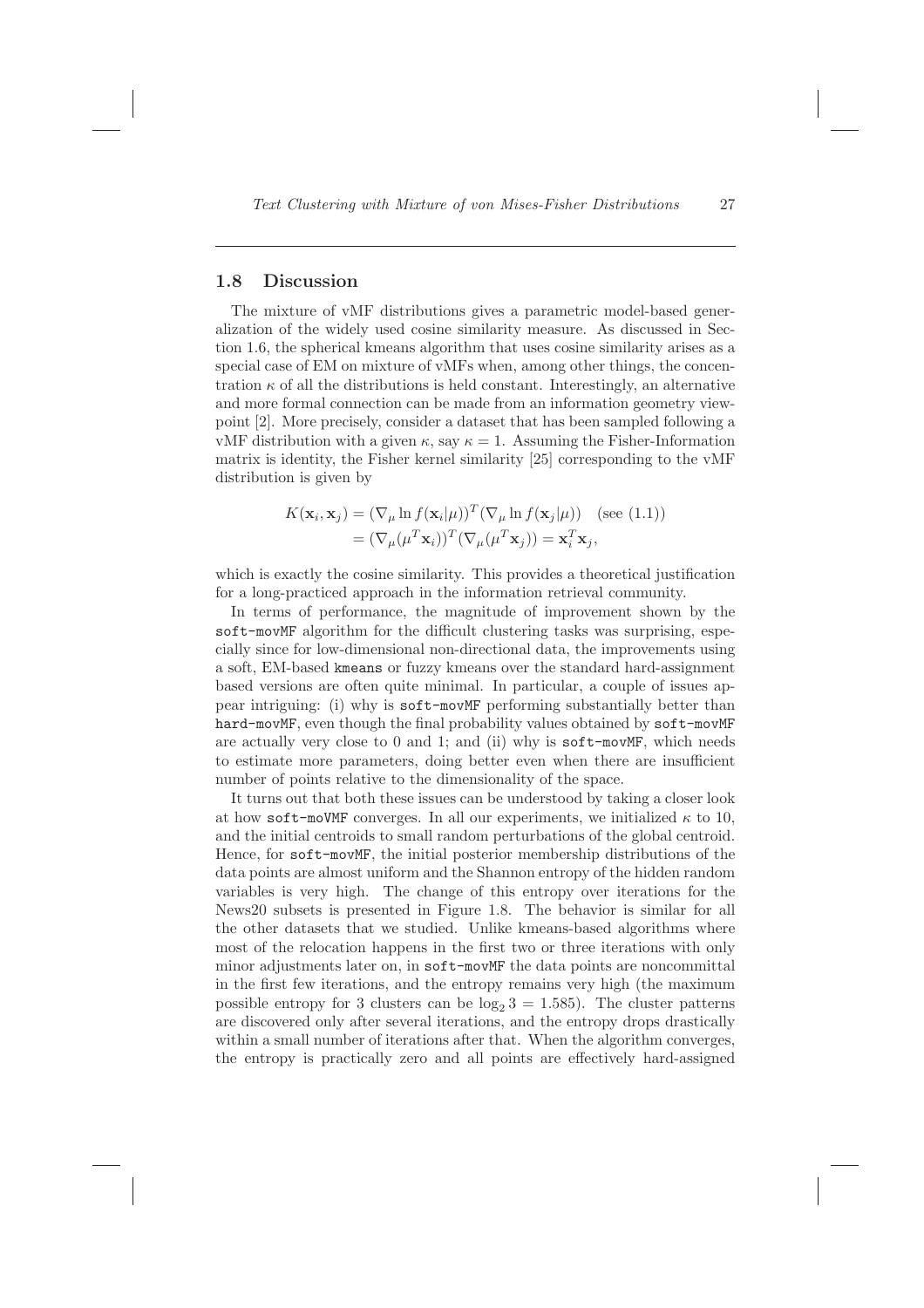to their respective clusters. Note that this behavior is strikingly similar to (locally adaptive) annealing approaches where  $\kappa$  can be considered as the inverse of the temperature parameter. The drastic drop in entropy after a few iterations is the typical critical temperature behavior observed in annealing.

As text data has only non-negative features values, all the data points lie in the first orthant of the d-dimensional hypersphere and hence, are naturally very concentrated. Thus, the final  $\kappa$  values on convergence are very high, reflecting the concentration in the data, and implying a low final temperature from the annealing perspective. Then, initializing  $\kappa$  to a low value, or equivalently a high temperature, is a good idea because in that case when soft-movMF is running, the  $\kappa$  values will keep on increasing over successive iterations to get to its final large values, giving the effect of a decreasing temperature in the process, without any explicit deterministic annealing strategy. Also different mixture components can take different values of  $\kappa$ , as automatically determined by the EM updates, and need not be controlled by any external heuristic. The cost of the added flexibility in soft-moVMF over spkmeans is the extra computation in estimating the  $\kappa$  values. Thus the soft-movMF algorithm provides a trade-off between modeling power and computational demands, but one that judging from the empirical results, seems quite worthwhile. The hard-movMF algorithm, instead of using the more general vMF



FIGURE 1.8: Variation of Entropy of hidden variables with number of Iterations (soft-movMF).

model, suffers because of hard-assignments from the very beginning. The fskmeans and spkmeans do not do well for difficult datasets due to their hard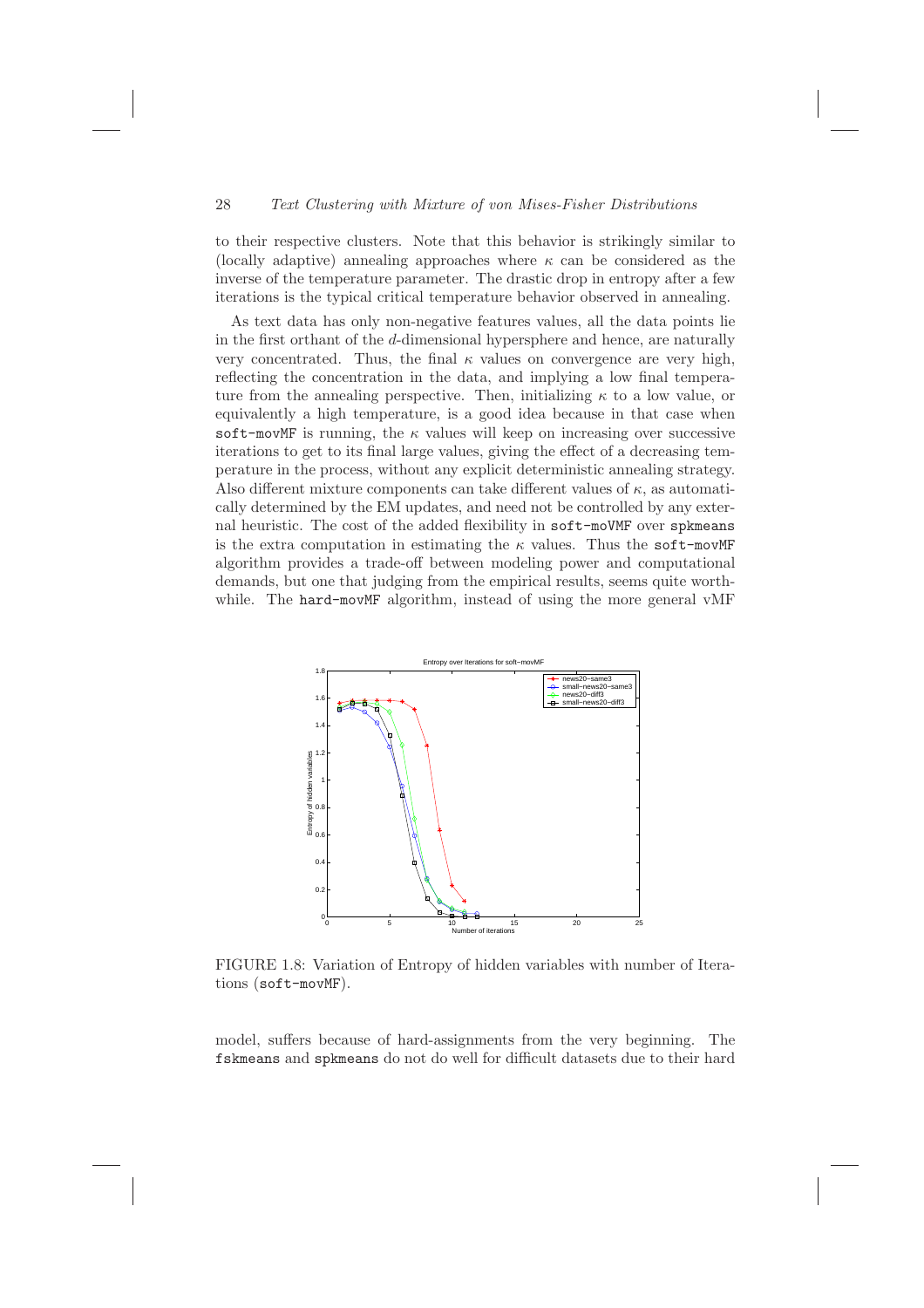assignment scheme as well as their significantly less modeling capabilities.

Finally, a word on model selection, since choosing the number of clusters remains one of the widely debated topics in clustering [31]. A new objective criterion for evaluation and model-selection for clustering algorithms was proposed in [8]: how well does the clustering algorithm perform as a prediction algorithm. The prediction accuracy of the clustering is measured by the PAC-MDL bound [13, 8] that upper-bounds the error-rate of predictions on the testset. The way to use it for model-selection is quite straight-forward: among a range of number of clusters, choose the one that achieves the minimum bound on the test-set error-rate. Experiments on model selection applied to several clustering algorithms were reported by [8]. Interestingly, the movMF-based algorithms almost always obtained the 'right number of clusters'—in this case, the underlying labels in the dataset were actually known and the number of labels were considered to be the right number of clusters. It is important to note that this form of model-selection only works in a semi-supervised setting where a little amount of labeled data is available for model selection.

## 1.9 Conclusions and Future Work

From the experimental results, it seems that high-dimensional text data have properties that match well with the modeling assumptions of the vMF mixture model. This motivates further study of such models. For example, one can consider a hybrid algorithm that employs soft-moVMF for the first few (more important) iterations, and then switches to hard-moVMF for speed, and measure the speed-quality tradeoff that this hybrid approach provides. Another possible extension would be to consider an online version of the EMbased algorithms as discussed in this paper, developed along the lines of [34]. Online algorithms are particularly attractive for dealing with streaming data when memory is limited, and for modeling mildly non-stationary data sources. We could also adapt a local search strategy such as the one in [18], for incremental EM to yield better local minima for both hard and soft-assignments.

The vMF distribution that we considered in the proposed techniques is one of the simplest parametric distributions for directional data. The iso-density lines of the vMF distribution are circles on the hypersphere, i.e., all points on the surface of the hypersphere at a constant angle from the mean direction. In some applications, more general iso-density contours may be desirable. There are more general models on the unit sphere, such as the Bingham distribution, the Kent distribution, the Watson distribution (already discussed in the previous section), the Fisher-Bingham distribution, the Pearson type VII distributions [42, 30], etc., that can potentially be more applicable in the general setting. For example, the Fisher-Bingham distributions have added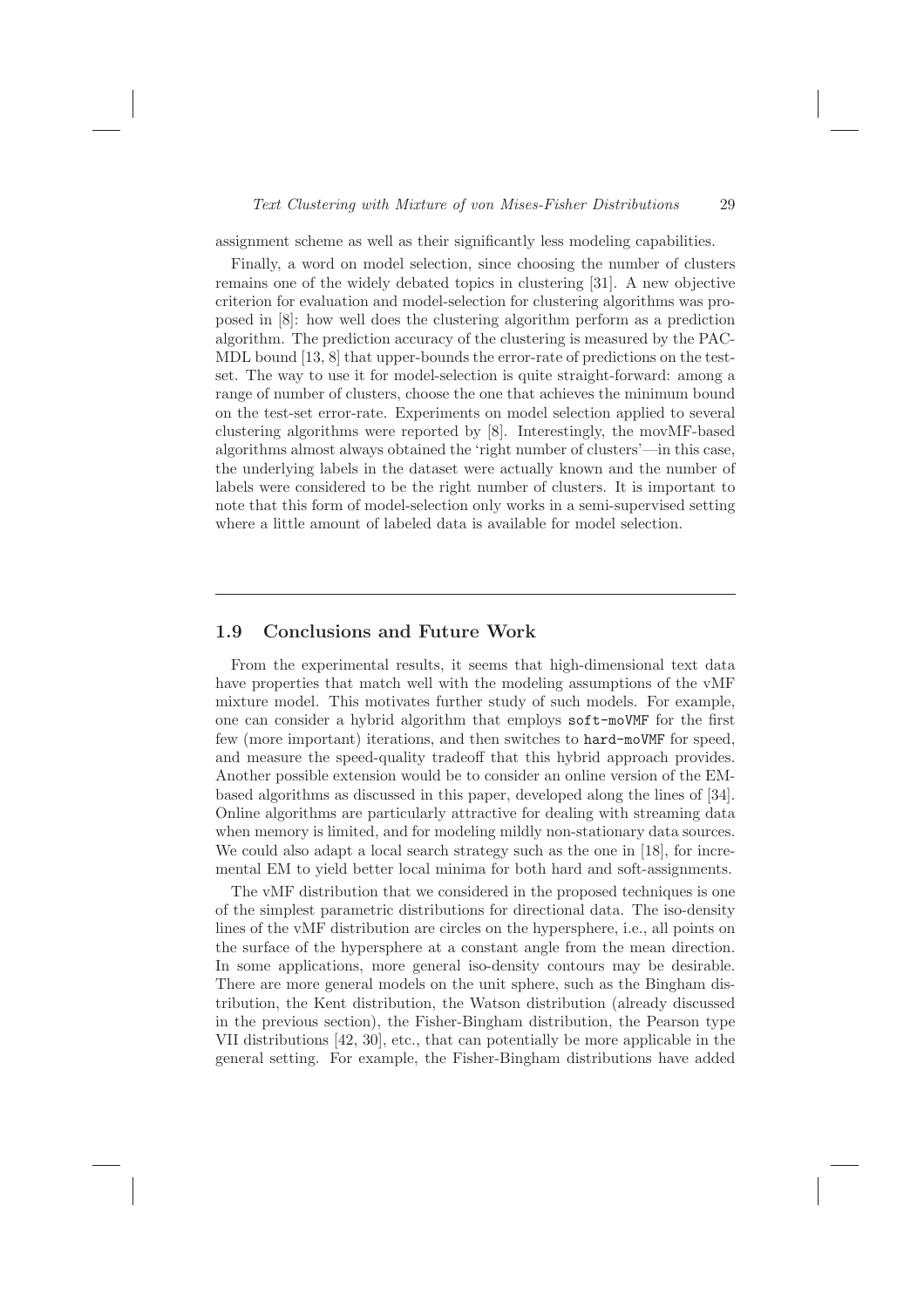modeling power since there are  $O(d^2)$  parameters for each distribution. However, the parameter estimation problem, especially in high-dimensions, can be significantly more difficult for such models, as more parameters need to estimated from the data. One definitely needs substantially more data to get reliable estimates of the parameters. Further, for some cases, e.g., the Kent distribution, it can be difficult to solve the estimation problem in more than 3-dimensions [36]. Hence these more complex models may not be viable for many high-dimensional problems. Nevertheless, the tradeoff between model complexity (in terms of the number of parameters and their estimation), and sample complexity needs to be studied in more detail in the context of directional data.

## Acknowledgements

The authors would like to thank Sugato Basu and Jiye Yu for experiments with the Slashdot datasets. This research was supported in part by the Digital Technology Center Data Mining Consortium (DDMC) at the University of Minnesota, Twin Cities.

- [1] M. Abramowitz and I. A. Stegun, editors. Handbook of Mathematical Functions. Dover Publ. Inc., New York, 1974.
- [2] S. I. Amari. Information geometry of the EM and em algorithms for neural networks. Neural Networks, 8(9):1379–1408, 1995.
- [3] D. E. Amos. Computation of modified Bessel functions and their ratios. Mathematics of Computation, 28(125):235–251, 1974.
- [4] A. Banerjee and S. Basu. Topic models over text streams: A study of batch and online unsupervised learning. In Proceedings of the 7th SIAM International Conference on Data Mining, 2007.
- [5] A. Banerjee, I. Dhillon, J. Ghosh, and S. Sra. Clustering on the unit hypersphere using von Mises-Fisher distributions. Journal of Machine Learning Research, 6:1345–1382, 2005.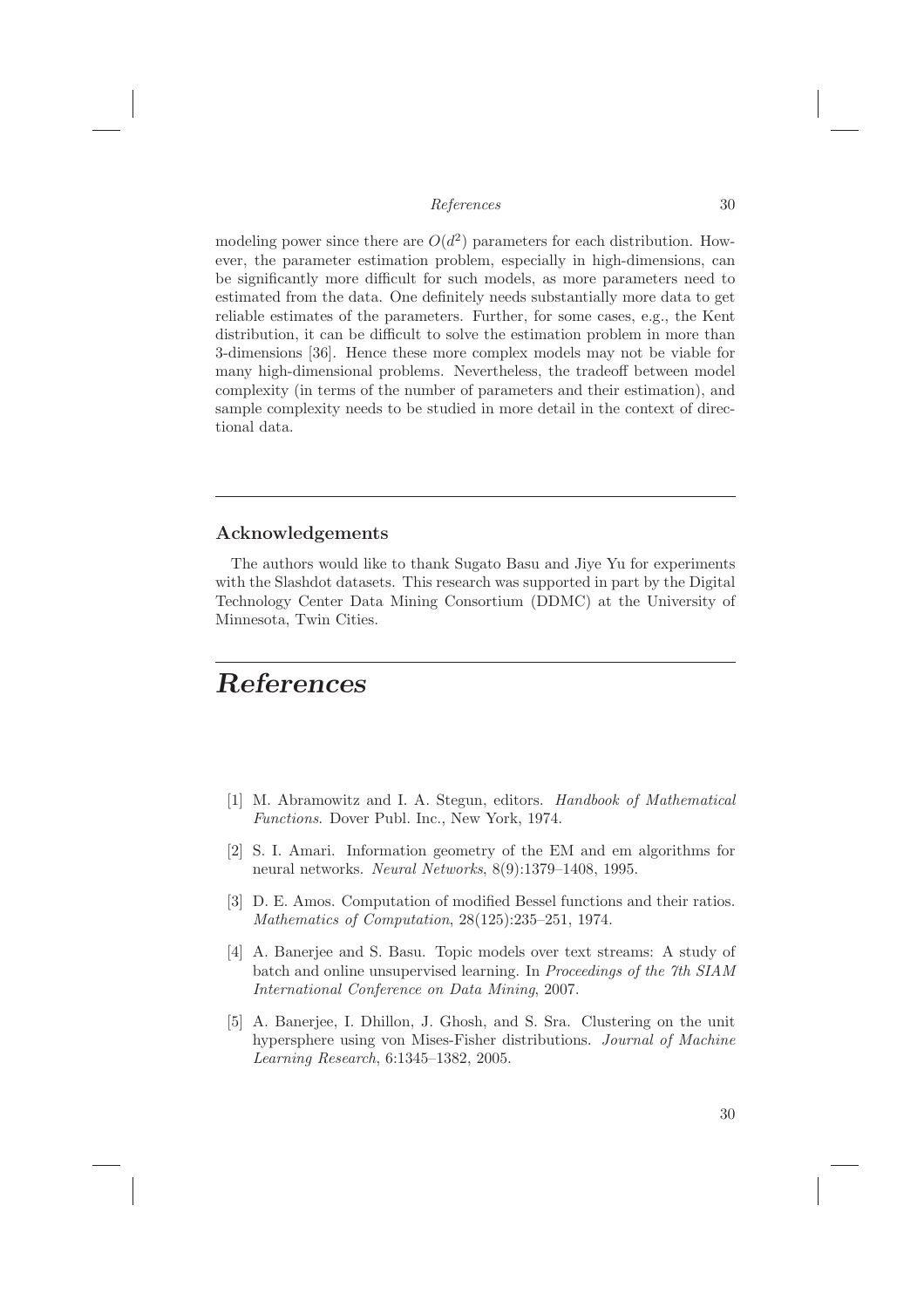- [6] A. Banerjee and J. Ghosh. Frequency sensitive competitive learning for clustering on high-dimensional hyperspheres. In Proceedings International Joint Conference on Neural Networks, pages 1590–1595, May 2002.
- [7] A. Banerjee and J. Ghosh. Frequency Sensitive Competitive Learning for Scalable Balanced Clustering on High-dimensional Hyperspheres. IEEE Transactions on Neural Networks, 15(3):702–719, May 2004.
- [8] A. Banerjee and J. Langford. An objective evaluation criterion for clustering. In Proc. 10th International Conference on Knowledge Discovery and Data Mining (KDD), pages 515–520, 2004.
- A. Banerjee, S. Merugu, I. Dhillon, and J. Ghosh. Clustering with Bregman divergences. Journal of Machine Learning Research, 6:1705–1749, 2005.
- [10] A. Bijral, M. Breitenbach, and G. Z. Grudic. Mixture of Watson Distributions: A Generative Model for Hyperspherical Embeddings. In AISTATS, 2007.
- [11] J. Bilmes. A Gentle Tutorial on the EM Algorithm and its Application to Parameter Estimation for Gaussian Mixture and Hidden Markov Models. Technical Report ICSI-TR-97-021, University of Berkeley, 1997.
- [12] D. M. Blei, A. Y. Ng, and M. I. Jordan. Latent Dirichlet allocation. Journal of Machine Learning Research, 3:993–1022, 2003.
- [13] A. Blum and J. Langford. PAC-MDL bounds. In Proc. 16th Annual Conference on Learning Theory (COLT), 2003.
- [14] P. S. Bradley, K. P. Bennett, and A. Demiriz. Constrained k-means clustering. Technical report, Microsoft Research, May 2000.
- [15] M. Collins. The EM algorithm. In fulfillment of Written Preliminary Exam II requirement, September 1997.
- [16] T. M. Cover and J. A. Thomas. Elements of Information Theory. Wiley-Interscience, 1991.
- [17] I. S. Dhillon, J. Fan, and Y. Guan. Efficient clustering of very large document collections. In V. Kumar R. Grossman, C. Kamath and R. Namburu, editors, Data Mining for Scientific and Engineering Applications. Kluwer Academic Publishers, 2001.
- [18] I. S. Dhillon, Y. Guan, and J. Kogan. Iterative clustering of high dimensional text data augmented by local search. In Proceedings of The 2002 IEEE International Conference on Data Mining, 2002.
- [19] I. S. Dhillon, E. M. Marcotte, and U. Roshan. Diametrical clustering for identifying anti-correlated gene clusters. Bioinformatics, 19(13):1612– 1619, 2003.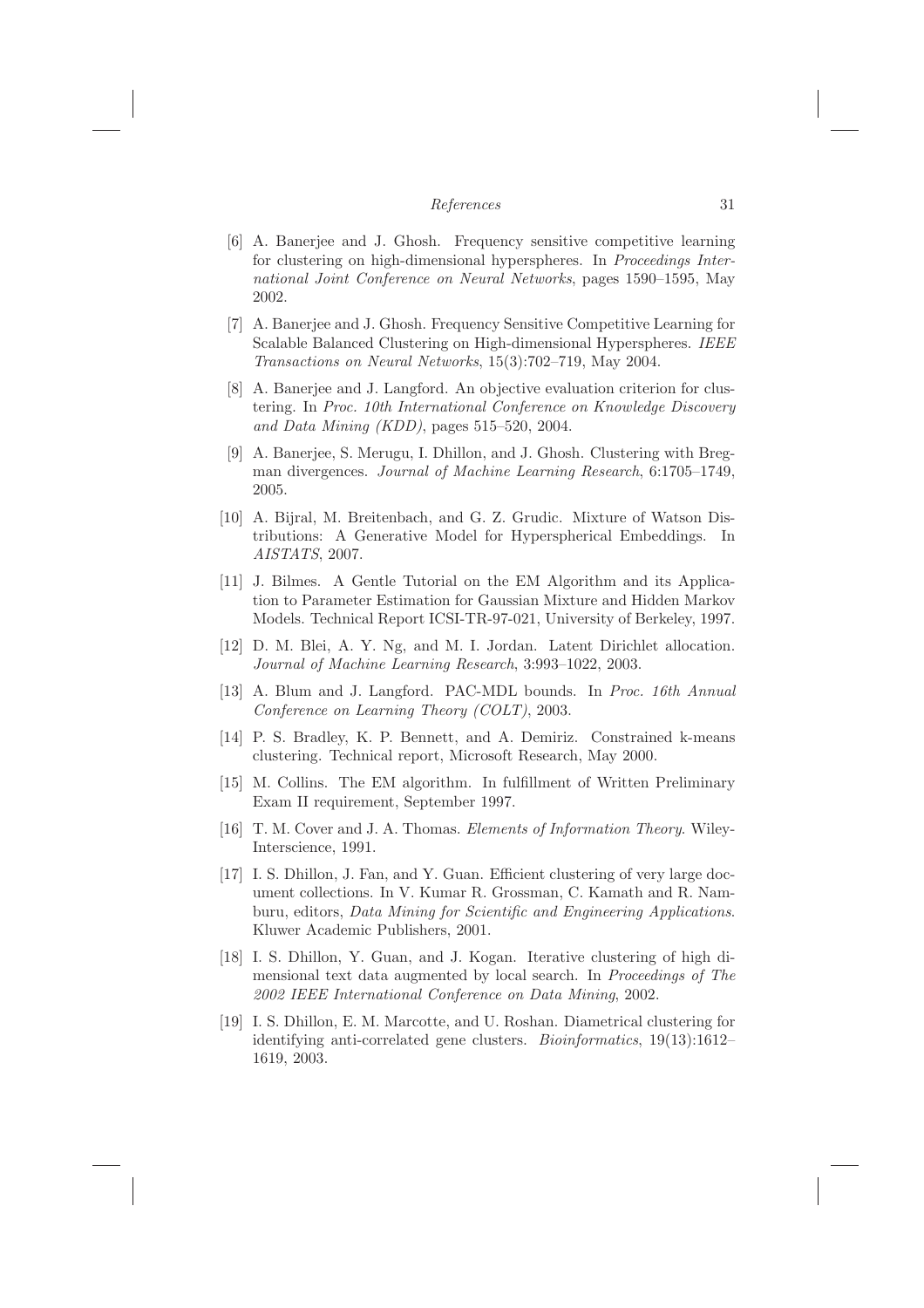- [20] I. S. Dhillon and D. S. Modha. Concept decompositions for large sparse text data using clustering. Machine Learning, 42(1):143–175, 2001.
- [21] I. S. Dhillon and S. Sra. Modeling data using directional distributions. Technical Report TR-03-06, Department of Computer Sciences, University of Texas at Austin, Austin, TX, 2003.
- [22] B. E. Dom. An information-theoretic external cluster-validity measure. Technical Report RJ 10219, IBM Research Report, 2001.
- [23] C. Elkan. Clustering documents with an exponential-family approximation of the Dirichlet compund multinomial distribution. In Proceedings of the 23rd International Conference on Machine Learning, 2006.
- [24] N. I. Fisher. Statistical Analysis of Circular Data. Cambridge University Press, 1996.
- [25] T. Jaakkola and D. Haussler. Exploiting generative models in discriminative classifiers. In M. S. Kearns, S. A. Solla, and D. D. Cohn, editors, Advances in Neural Information Processing Systems, volume 11, pages 487–493. MIT Press, 1999.
- [26] A. K. Jain and R. C. Dubes. Algorithms for Clustering Data. Prentice Hall, New Jersey, 1988.
- [27] R. Kannan, S. Vempala, and A. Vetta. On clusterings—good, bad and spectral. In 41st Annual IEEE Symposium Foundations of Computer Science, pages 367–377, 2000.
- [28] K Lang. News Weeder: Learning to filter netnews. In Proceedings 12th International Conference on Machine Learning, pages 331–339, San Francisco, 1995.
- [29] K. V. Mardia. Statistical Distributions in Scientific Work, volume 3, chapter "Characteristics of directional distributions", pages 365–385. Reidel, Dordrecht, 1975.
- [30] K. V. Mardia and P. Jupp. *Directional Statistics*. John Wiley and Sons Ltd., 2nd edition, 2000.
- [31] G.J. McLachlan and D. Peel. Finite Mixture Models. Wiley series in Probability and Mathematical Statistics: Applied Probability and Statistics Section. John Wiley & Sons, 2000.
- [32] M. Meilă. Comparing clusterings by the variation of information. In Proceedings of the 16th Annual Conference on Learning Theory, 2003.
- [33] J. A. Mooney, P. J. Helms, and I. T. Jolliffe. Fitting mixtures of von Mises distributions: a case study involving sudden infant death syndrome. Computational Statistics & Data Analysis, 41:505–513, 2003.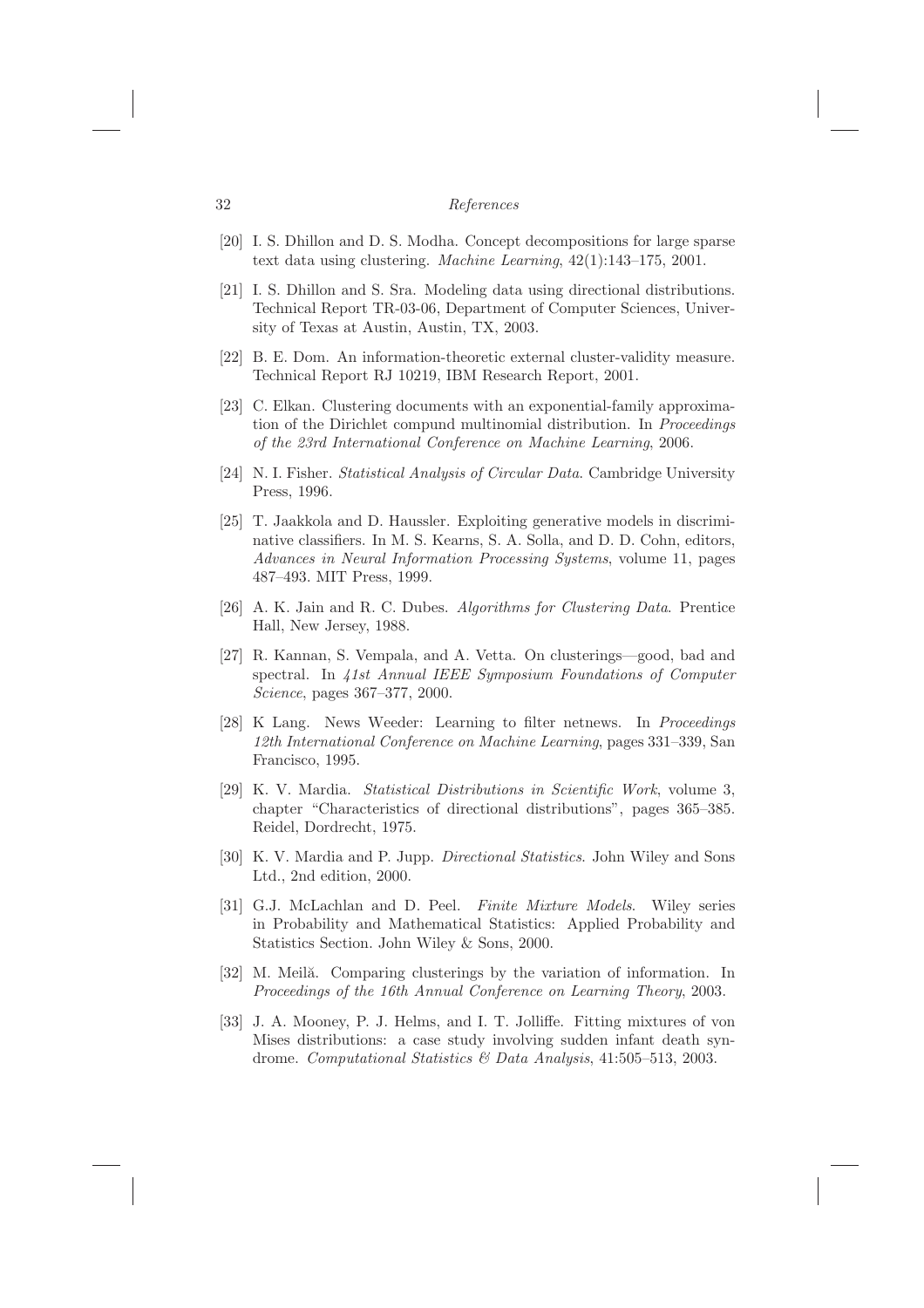- [34] R. M. Neal and G. E. Hinton. A view of the EM algorithm that justifies incremental, sparse, and other variants. In M. I. Jordan, editor, Learning in Graphical Models, pages 355–368. MIT Press, 1998.
- [35] K. Nigam, A. K. Mccallum, S. Thrun, and T. Mitchell. Text classification from labeled and unlabeled documents using EM. Machine Learn $inq$ , 39 $(2/3):103-134$ , 2000.
- [36] D. Peel, W. J. Whiten, and G. J. McLachlan. Fitting mixtures of Kent distributions to aid in joint set identification. Journal of American Statistical Association, 96:56–63, 2001.
- [37] J. H. Piater. Visual Feature Learning. PhD thesis, University of Massachussets, June 2001.
- [38] C. R. Rao. Linear Statistical Inference and its Applications. Wiley, New York, 2nd edition, 1973.
- [39] E. Rasmussen. Clustering algorithms. In W. Frakes and R. Baeza-Yates, editors, Information Retrieval: Data Structures and Algorithms, pages 419–442. Prentice Hall, New Jersey, 1992.
- [40] G. Salton and C. Buckley. Term-weighting approaches in automatic text retrieval. Information Processing & Management,  $4(5):513-523$ , 1988.
- [41] G. Salton and M. J. McGill. Introduction to Modern Retrieval. McGraw-Hill Book Company, 1983.
- [42] K. Shimizu and K. Iida. Pearson type VII distributions on spheres. Communications in Statistics: Theory & Methods, 31(4):513–526, 2002.
- [43] J. Sinkkonen and S. Kaski. Clustering based on conditional distributions in an auxiliary space. Neural Computation, 14:217–239, 2001.
- [44] P. Smyth. Clustering sequences with hidden Markov models. In M. C. Mozer, M. I. Jordan, and T. Petsche, editors, Advances in Neural Information Processing, volume 9, pages 648–654. MIT Press, 1997.
- [45] S. Sra. Matrix Nearness Problems in Data Mining. PhD thesis, The University of Texas at Austin, August 2007.
- [46] A. N. Srivastava and R. Akella. Enabling the discovery of recurring anomalies in aerospace system problem reports using high-dimensional clustering techniques. In Proceedings of the IEEE Aerospace Conference, 2006.
- [47] A. N. Srivastava and B. Zane-Ulman. Discovering hidden anomalies in text reports regarding complex space systems. In IEEE Aerospace Conference, 2005.
- [48] M. Steinbach, G. Karypis, and V. Kumar. A comparison of document clustering techniques. In KDD Workshop on Text Mining, 2000.